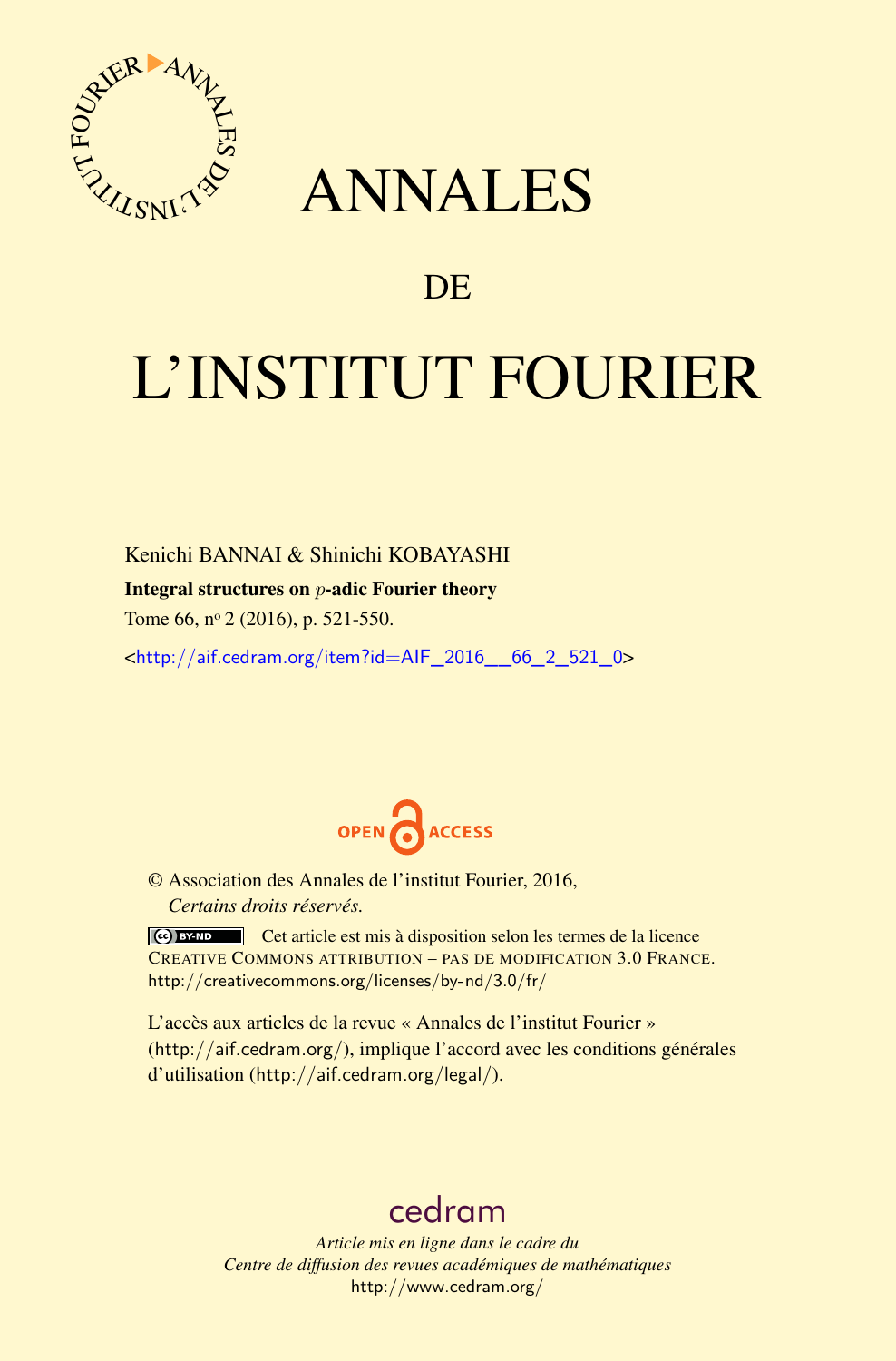#### INTEGRAL STRUCTURES ON *p*-ADIC FOURIER **THEORY**

#### **by Kenichi BANNAI & Shinichi KOBAYASHI (\*)**

ABSTRACT.  $\qquad$  In this article, we give an explicit construction of the *p*-adic Fourier transform by Schneider and Teitelbaum, which allows for the investigation of the integral property. As an application, we give a certain integral basis of the space of *K*-locally analytic functions on the ring of integers  $\mathcal{O}_K$  for any finite extension  $K$  of  $\mathbb{Q}_p$ , generalizing the basis constructed by Amice for locally analytic functions on  $\mathbb{Z}_p$ . We also use our result to prove congruences of Bernoulli-Hurwitz numbers at non-ordinary (i.e. supersingular) primes originally investigated by Katz and Chellali.

Résumé. — Dans cet article, nous donnons une construction explicite de la transformation de Fourier *p*-adique de Schneider et Teitelbaum, qui nous permet d'étudier son integralité. Comme application, pour toute extension finie *K* de Q*<sup>p</sup>* nous donnons une certaine base entière de l'espace de *K*-fonctions localement analytiques sur l'anneau des entiers O*<sup>K</sup>* , en généralisant la base construite par Amice pour les fonctions localement analytiques sur Z*p*. Nous utilisons également notre résultat pour démontrer certaines relations de congruence étudiées initialement par Katz et Chellali entre nombres de Bernoulli-Hurwitz aux places non-ordinaires (c'est-à-dire supersingulières).

#### **1. Introduction**

One important method in studying the congruences and *p*-adic properties of important invariants in number theory is the use of *p*-adic measures interpolating such values. Such theory was applied to obtain the Kummer congruence between special values of Riemann zeta function as well as the

Keywords: *p*-adic distribution, *p*-adic Fourier theory, Amice transform, integrality, congruence, Lubin-Tate group, Bernoulli-Hurwitz number, *p*-adic periods. Math. classification: 11S40.

<sup>(\*)</sup> The first and second authors were supported by the JSPS Postdoctoral Fellowships for Research Abroad 2005-2007/2004-2006. This work was also supported in part by KAKENHI (21674001, 25707001, 26247004).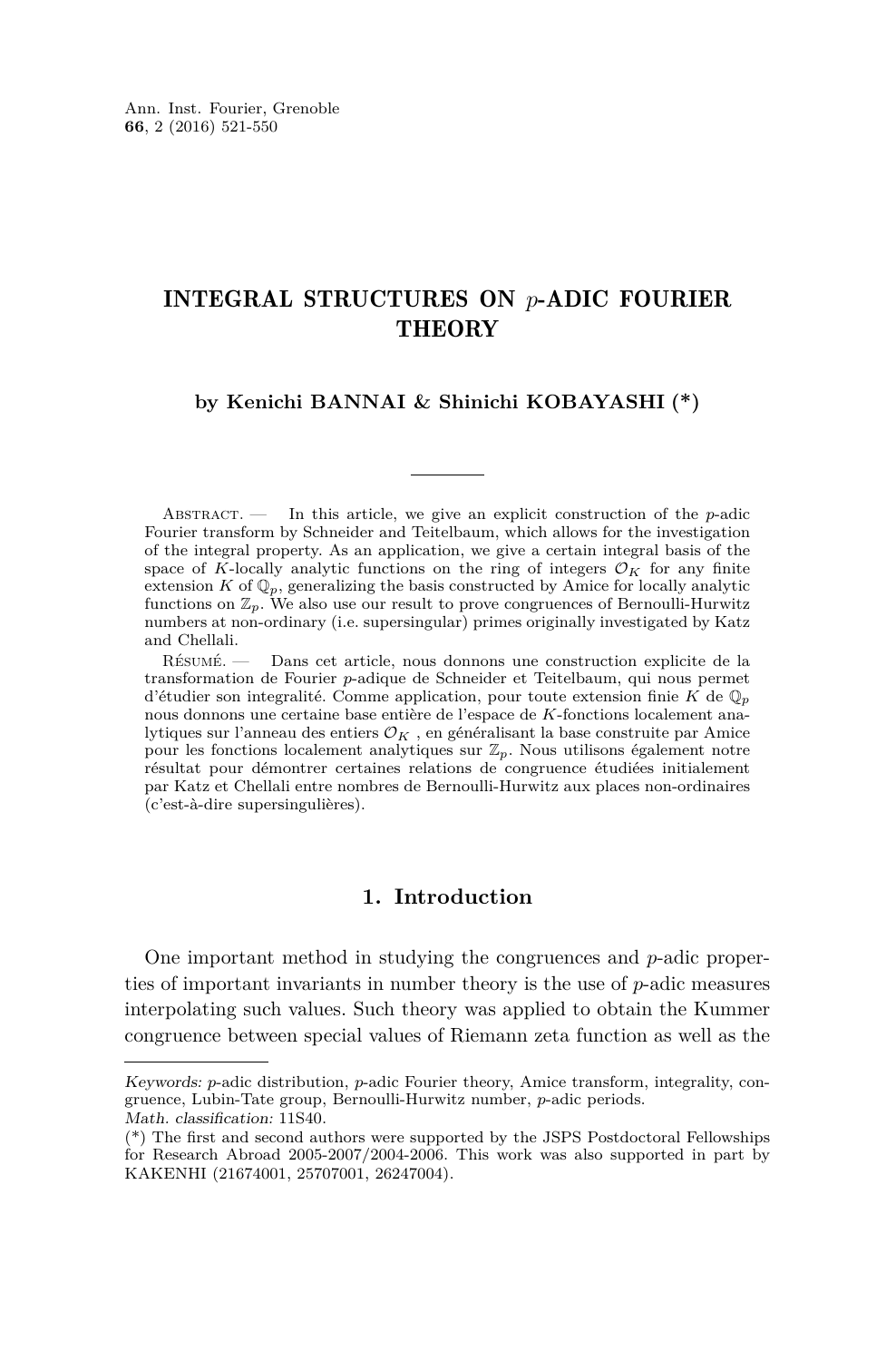construction of the *p*-adic *L*-functions for elliptic curves with ordinary reduction at *p*. When dealing with the non-ordinary case, it is necessary to use the theory of *p*-adic analytic distributions, which is a generalization of the theory of *p*-adic measures. For such *p*-adic distributions on  $\mathbb{Z}_p$ , the Amice transform gives a one-to-one correspondence between  $\mathbb{C}_p$ -valued distributions on  $\mathbb{Z}_p$  and rigid analytic functions on the open unit disc. The general idea is to study the congruences and *p*-adic properties of the interpolated invariants through the *p*-adic property of the rigid analytic function corresponding to the *p*-adic distribution. However, contrary to the case of *p*-adic measures, the Amice transform is not well-behaved integrally for general *p*-adic distributions, hence it is necessary to investigate in detail the precise integral structure of this transform. Amice [\[1,](#page-29-0) §10] investigated the precise integral structure of the Amice transform.

Let  $\mathcal{O}_K$  be the ring of integers of a finite extension *K* of  $\mathbb{Q}_p$ . In [\[8,](#page-29-1) §4], Schneider and Teitelbaum constructed the *p*-adic Fourier transform, which is a one-to-one correspondence between  $\mathbb{C}_p$ -valued distributions on  $\mathcal{O}_K$  and rigid analytic functions on an open unit disc. The purpose of this article is to give an explicit and elementary construction of the *p*-adic Fourier transform of Schneider-Teitelbaum, which allows investigation of the precise integral structure of this correspondence. We then determine an integral structure on the ring of locally analytic functions on  $\mathcal{O}_K$ . The integrality of the *p*adic Fourier transform for general *K* is even less well behaved than for the case of  $\mathbb{Q}_p$ ; even if the rigid analytic function corresponding to a *p*adic distribution has bounded coefficients, the *p*-adic distribution may not necessarily be a *p*-adic measure. As an application of our result, we obtain the congruences originally proved by Katz [\[7,](#page-29-2) Theorem 3.11] and Chellali [\[4,](#page-29-3) Théorème 1.1] of Bernoulli-Hurwitz numbers, which are essentially special values of *p*-adic *L*-functions of CM elliptic curves at non-ordinary primes.

We now give the exact statements of our theorems. Let  $p$  be a rational prime and let  $|\cdot|$  be the absolute value of  $\mathbb{C}_p$  such that  $|p| = p^{-1}$ . Let  $\pi$ be an uniformizer of  $\mathcal{O}_K$ , and let  $\mathbb{F}_q$  be the residue field of  $\mathcal{O}_K$ . We define  $LA_N(\mathcal{O}_K, \mathbb{C}_p)$  to be the space of locally analytic functions on  $\mathcal{O}_K$  of order *N* which take values in  $\mathbb{C}_p$ . That is,  $f(x) \in LA_N(\mathcal{O}_K, \mathbb{C}_p)$  if and only if  $f(x)$ is defined as a convergent power series  $\sum_{n=0}^{\infty} a_n (x-a)^n$  on  $a+\pi^N \mathcal{O}_K$  for any  $a \in \mathcal{O}_K$ . We let  $||f||_{a,N} := \max_n \{ |a_n \pi^{nN}| \}$ . The space  $LA_N(\mathcal{O}_K, \mathbb{C}_p)$  is a *p*adic Banach space induced by the norm  $\max_{a \in \mathcal{O}_K} {\{\|f\|_{a,N}\}}$  and we denote by  $LA_N(\mathcal{O}_K,\mathbb{C}_p)_0$  the submodule of elements whose absolute values are less than or equal to 1. We let  $\mathcal G$  be a Lubin-Tate group of  $K$  corresponding to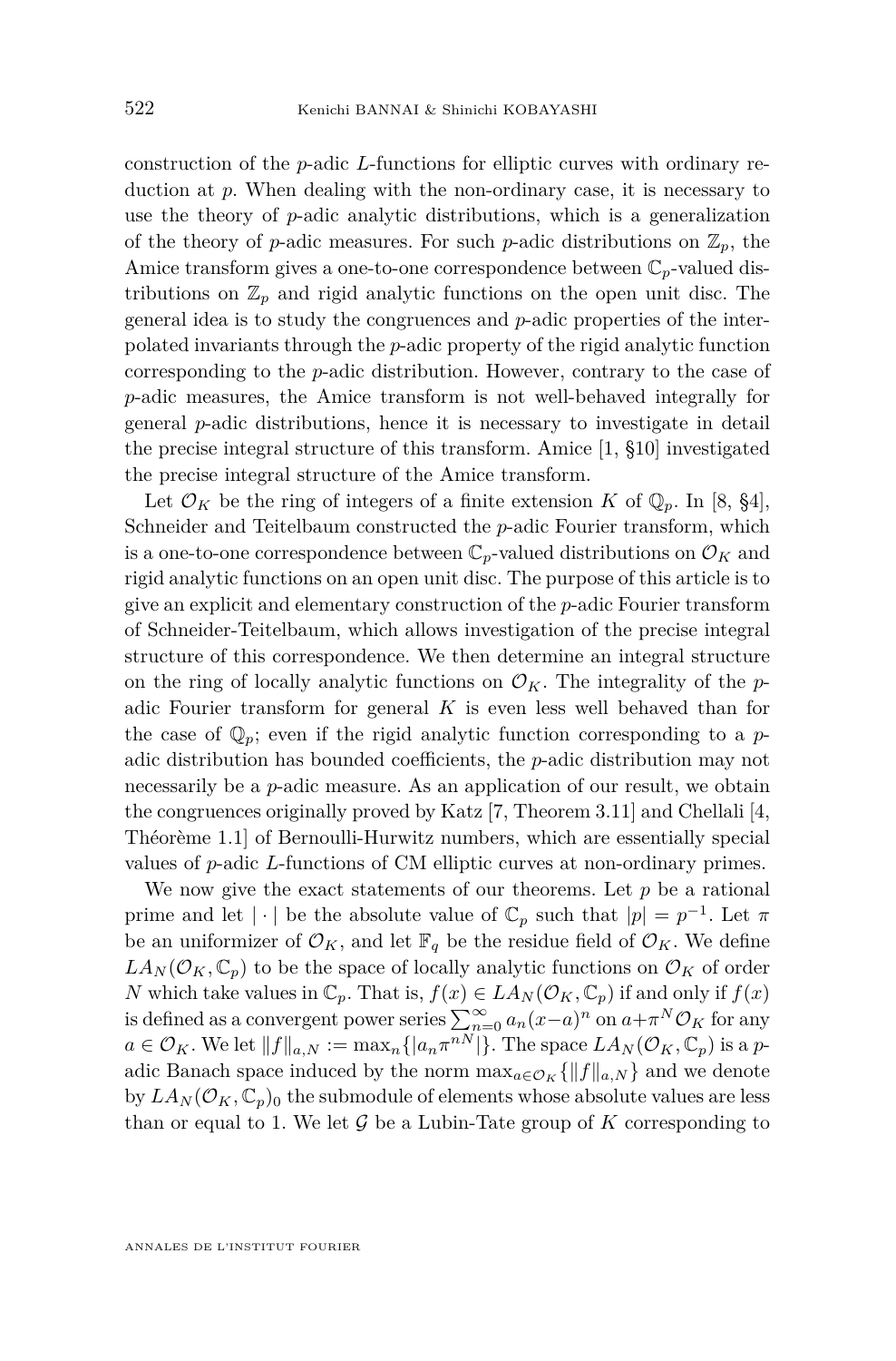$\pi$ , and let  $\pi_p \in \mathbb{C}_p$  be a *p*-adic period of  $\mathcal{G}$ . We let

$$
\overline{\rho}(k)=\max_{k\leqslant m}\{|m!/\varpi^m_p|\},\quad \underline{\rho}(k)=\min_{0\leqslant m\leqslant k}\{|m!/\varpi^m_p|\}.
$$

See Proposition [3.1](#page-8-0) for the properties of these numbers.

Let  $\varphi(t)$  be a rigid analytic function on the open unit disc. In other words,  $\varphi(t)$  is a power series of the form  $\varphi(t) = \sum_{n=0}^{\infty} c_n t^n$  such that  $|c_n|r_0^n \to 0$  for any  $0 < r_0 < 1$ . Let  $\mu_{\varphi}$  be the distribution on  $\mathcal{O}_K$  corresponding to  $\varphi(t)$ given by Schneider-Teitelbaum's *p*-adic Fourier theory [\[8,](#page-29-1) Theorem 2.3]. Then we have the following:

<span id="page-3-0"></span>THEOREM 1.1. — Let  $f \in LA_N(\mathcal{O}_K,\mathbb{C}_p)$ . Then we have

$$
(1.1) \qquad \left| \int_{a+\pi^N \mathcal{O}_K} f(x) \, d\mu_{\varphi} \right| \leqslant \overline{\rho}(0) \left| \frac{\pi}{q} \right|^N \, \|f\|_{a,N} \|\varphi\|_N
$$

where

(1.2) 
$$
\|\varphi\|_{N} := \max_{k} \left\{ |c_{k}|\overline{\rho} \left( \left[ \frac{k}{q^{N}} \right] \right) \right\}
$$

and [*x*] is the integral part of *x*.

The crucial difference from the case when  $K = \mathbb{Q}_p$  is the fact that  $|\pi/q|$ 1 when  $K \neq \mathbb{Q}_p$ . A finer version of the above is given as Theorem [4.3.](#page-18-0) Since  $\overline{\rho} \left( \left[ \frac{k}{q^N} \right] \right) \sim p^{-kr}$  where  $r = 1/eq^N(q-1)$ , the value  $\|\varphi\|_N$  is approximated by

$$
\|\varphi\|_{\overline{\mathbf{B}}(p^{-r})} = \max_{x \in \overline{\mathbf{B}}(p^{-r})} \{ \|\varphi(x)\| \},\
$$

where  $\overline{\mathbf{B}}(p^{-r}) \subset \mathbb{C}_p$  is the closed disc of radius  $p^{-r}$  centered at the origin.

As an application of our main theorem, we obtain an estimate of the Fourier coefficients of Mahler like expansion of functions in  $LA_N(\mathcal{O}_K, \mathbb{C}_p)$ . Let  $\lambda(t)$  be the formal logarithm of  $\mathcal{G}$ , and following [\[8\]](#page-29-1), we define the polynomial  $P_n(x)$  by

$$
\exp(x\lambda(t)) = \sum_{n=0}^{\infty} P_n(x)t^n.
$$

Note that when G is the multiplicative formal group  $\mathcal{G} = \widehat{\mathbb{G}}_m$ , then  $\lambda(t) =$  $log(1 + t)$  and the above expansion is simply

$$
(1+t)^{x} = \sum_{n=0}^{\infty} {x \choose n} t^{n}.
$$

Hence the polynomial  $P_n(x)$  is a generalization of the binomial polynomial

$$
\binom{x}{n} = \frac{x(x-1)\cdots(x-n+1)}{n!}.
$$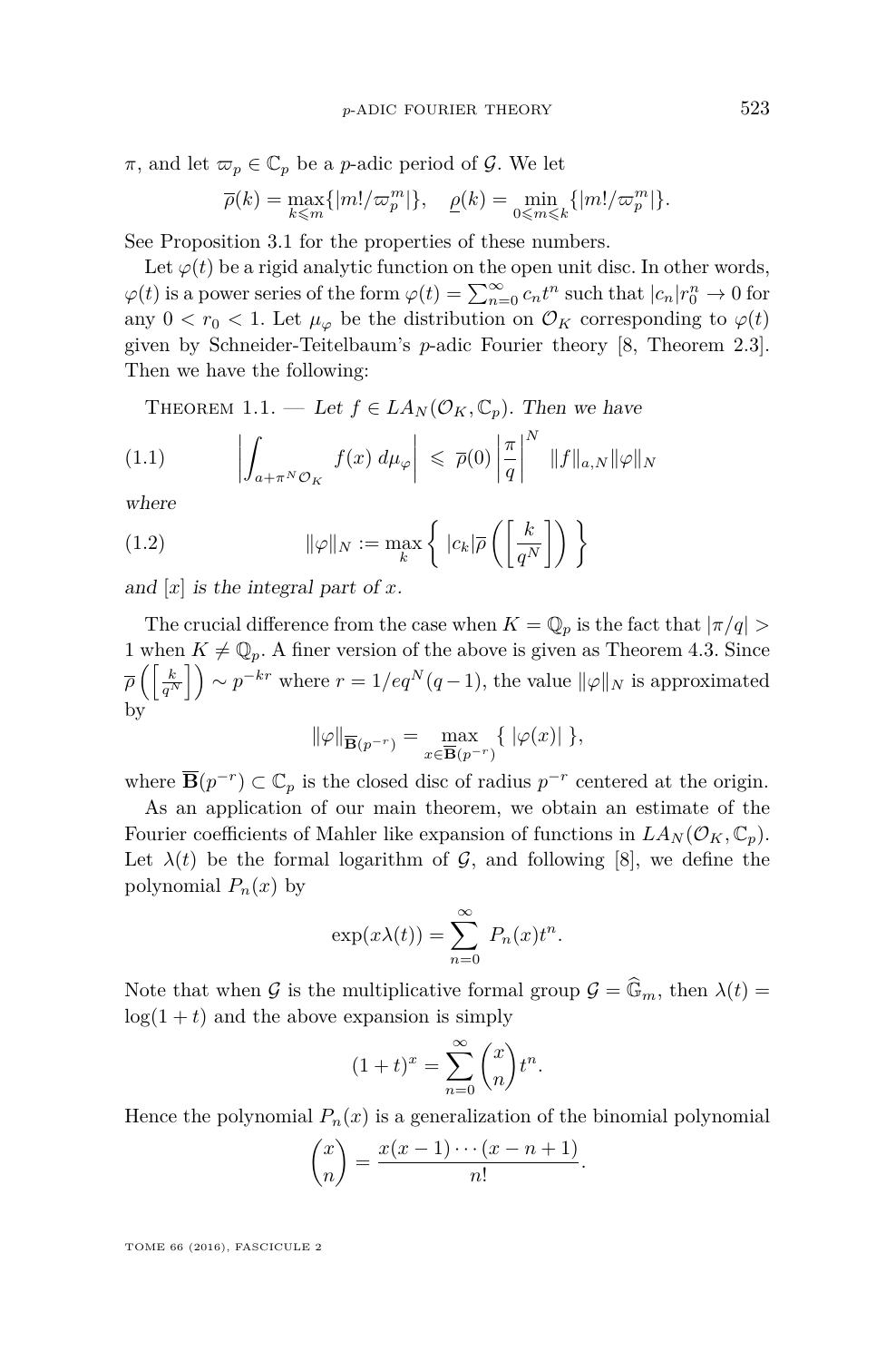Then we have the following.

THEOREM 1.2 (Theorem [4.7\)](#page-21-0). — The series  $\sum_{n=0}^{\infty} a_n P_n(x \varpi_p)$  converges to an element of  $LA_N(\mathcal{O}_K, \mathbb{C}_p)_0$  for  $a_n$  satisfying

$$
|a_n| \leq \underline{\rho}\left(\left[\frac{n}{q^N}\right]\right), \qquad \lim_{n\to 0} |a_n|/\underline{\rho}\left(\left[\frac{n}{q^N}\right]\right) = 0.
$$

Conversely, if  $f(x) \in LA_N(\mathcal{O}_K, \mathbb{C}_p)_0$ , then it has an expansion

$$
f(x) = \sum_{n=0}^{\infty} a_n P_n(x \varpi_p)
$$

of the form

$$
|a_n| \leqslant c \left| \frac{\pi}{q} \right|^N \overline{\rho}\left( \left[ \frac{n}{q^N} \right] \right), \qquad \lim_{n \to 0} |a_n| / \overline{\rho}\left( \left[ \frac{n}{q^N} \right] \right) = 0,
$$

where  $c = 1$  if  $e \leq p - 1$ , and  $c = \overline{p}(0)$  otherwise.

COROLLARY 1.3 (Corollary [4.8\)](#page-23-0). — Suppose

$$
e_{N,n} := \underline{\gamma}\left(\left[\frac{n}{q^N}\right]\right) P_n(x\varpi_p), \qquad (n = 0, 1, \dots),
$$

where  $\gamma(u)$  is an element in  $\mathbb{C}_p$  such that  $\rho(u) = |\gamma(u)|$ . If we denote by  $L_N$  the  $\mathcal{O}_{\mathbb{C}_p}$ -module topologically generated by  $e_{N,n}$ , then

$$
\overline{\rho}(0)^{-2}\left|\frac{q}{\pi}\right|^N LA_N(\mathcal{O}_K,\mathbb{C}_p)_0 \ \subset \ L_N \ \subset \ LA_N(\mathcal{O}_K,\mathbb{C}_p)_0.
$$

In particular,  $L_N \otimes \mathbb{Q}_p = L A_N(\mathcal{O}_K, \mathbb{C}_p)$ . In other words, the functions  $e_{N,n}$ form a *p*-adic Banach basis of  $LA_N(\mathcal{O}_K, \mathbb{C}_p)$ . Moreover, if  $e \leq p-1$ , then

$$
\left|\frac{q}{\pi}\right|^{N+1}LA_N(\mathcal{O}_K,\mathbb{C}_p)_0 \ \subset \ L_N \ \subset \ LA_N(\mathcal{O}_K,\mathbb{C}_p)_0.
$$

This result for the case  $\mathcal{O}_K = \mathbb{Z}_p$  gives the result of Amice [\[1,](#page-29-0) Théorème 3], namely that the functions

$$
\left[\frac{n}{p^N}\right]!\binom{x}{n} \qquad (n=0,1,\cdots)
$$

form a topological basis of  $LA_N(\mathbb{Z}_p, \mathbb{C}_p)$  (actually, we can show that it is a basis of  $LA_N(\mathbb{Z}_p, \mathbb{Q}_p)_0$ .

As another application, in Theorem [5.8,](#page-29-4) we derive from our estimate of the integral the congruence of Bernoulli-Hurwitz numbers *BH*(*n*) at supersingular primes established by Katz [\[7,](#page-29-2) Theorem 3.11] and Chellali [\[4,](#page-29-3) Théorème 1.1].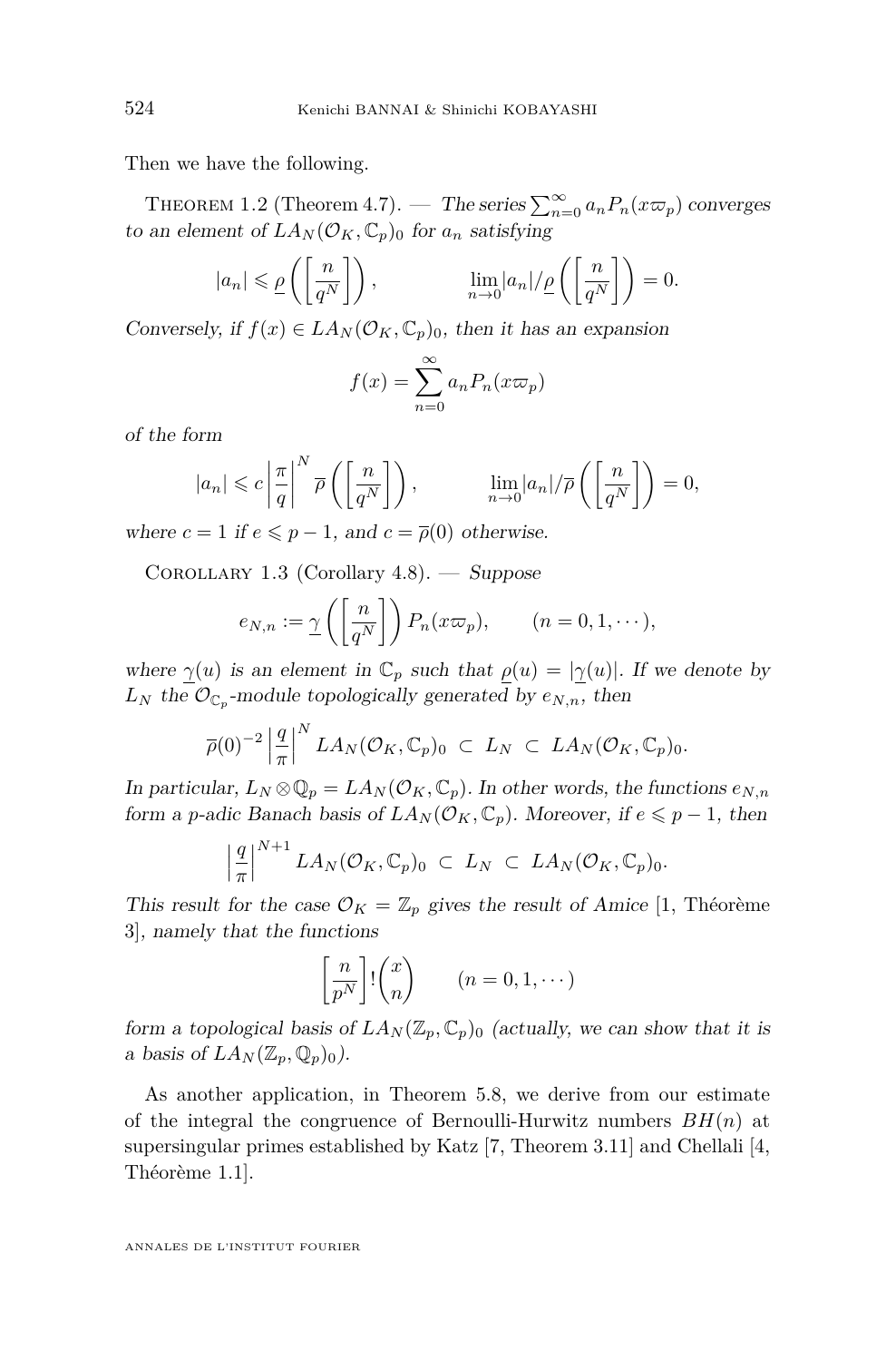Acknowledgment. — Part of this research was conducted while the first author was visiting the Ecole Normale Supérieure in Paris, and the second author Institut de Mathématiques de Jussieu. The authors would like to thank their hosts Yves André and Pierre Colmez for hospitality. The authors would also like to thank Seidai Yasuda for reading an earlier version of the manuscript and pointing out mistakes.

#### **2. Schneider-Teitelbaum's** *p***-adic Fourier theory.**

Let *K* be a finite extension of  $\mathbb{Q}_p$  and  $k = \mathbb{F}_q$  the residue field. Let *e* be the absolute ramification index of *K*. We fix a uniformizer  $\pi$  of *K* and let  $G$  be a Lubin-Tate formal group of  $K$  associated to  $\pi$ . For a natural number *N* and an element *a* of  $\mathcal{O}_K$ , we define the space  $A(a + \pi^N \mathcal{O}_K, \mathbb{C}_p)$ of *K*-analytic functions on  $a + \pi^N \mathcal{O}_K$  by

$$
A(a + \pi^N \mathcal{O}_K, \mathbb{C}_p)
$$
  
 :=  $\left\{ f : a + \pi^N \mathcal{O}_K \to \mathbb{C}_p \mid f(x) = \sum_{n=0}^{\infty} a_n (x - a)^n, a_n \in \mathbb{C}_p, \pi^{nN} a_n \to 0 \right\}.$ 

We equip the space  $A(a + \pi^N \mathcal{O}_K, \mathbb{C}_p)$  with the norm

$$
||f||_{a,N} := \max_{n} \{ |\pi^{nN} a_n| \} = \max_{x \in a + \pi^N \mathcal{O}_{\mathbb{C}_p} } \{ |f(x)| \}.
$$

We also define the space  $LA_N(\mathcal{O}_K, \mathbb{C}_p)$  of locally *K*-analytic functions on  $\mathcal{O}_K$  of order *N* by

$$
LA_N(\mathcal{O}_K, \mathbb{C}_p)
$$
  
 := { $f: \mathcal{O}_K \to \mathbb{C}_p | f|_{a+\pi^N \mathcal{O}_K} \in A(a+\pi^N \mathcal{O}_K, \mathbb{C}_p)$  for any  $a \in \mathcal{O}_K$  },

which is a *p*-adic Banach space by the norm  $\max_a \{||f||_{a,N}\}.$  We denote by  $LA_N(\mathcal{O}_K, \mathbb{C}_p)$  the submodule of elements whose absolute values are less than or equal to 1. We put

$$
LA(\mathcal{O}_K, \mathbb{C}_p) = \bigcup_N LA_N(\mathcal{O}_K, \mathbb{C}_p)
$$

and equip it with the inductive limit topology. A continuous  $\mathbb{C}_p$ -linear function  $LA(\mathcal{O}_K, \mathbb{C}_p) \to \mathbb{C}_p$  is called a  $\mathbb{C}_p$ -valued distribution on  $\mathcal{O}_K$ . We denote the space of  $\mathbb{C}_p$ -valued distributions on  $\mathcal{O}_K$  by  $D(\mathcal{O}_K, \mathbb{C}_p)$ , i.e.

$$
D(\mathcal{O}_K, \mathbb{C}_p) = \varprojlim_N \mathrm{Hom}^{\mathrm{cont}}_{\mathbb{C}_p}(LA_N(\mathcal{O}_K, \mathbb{C}_p), \mathbb{C}_p).
$$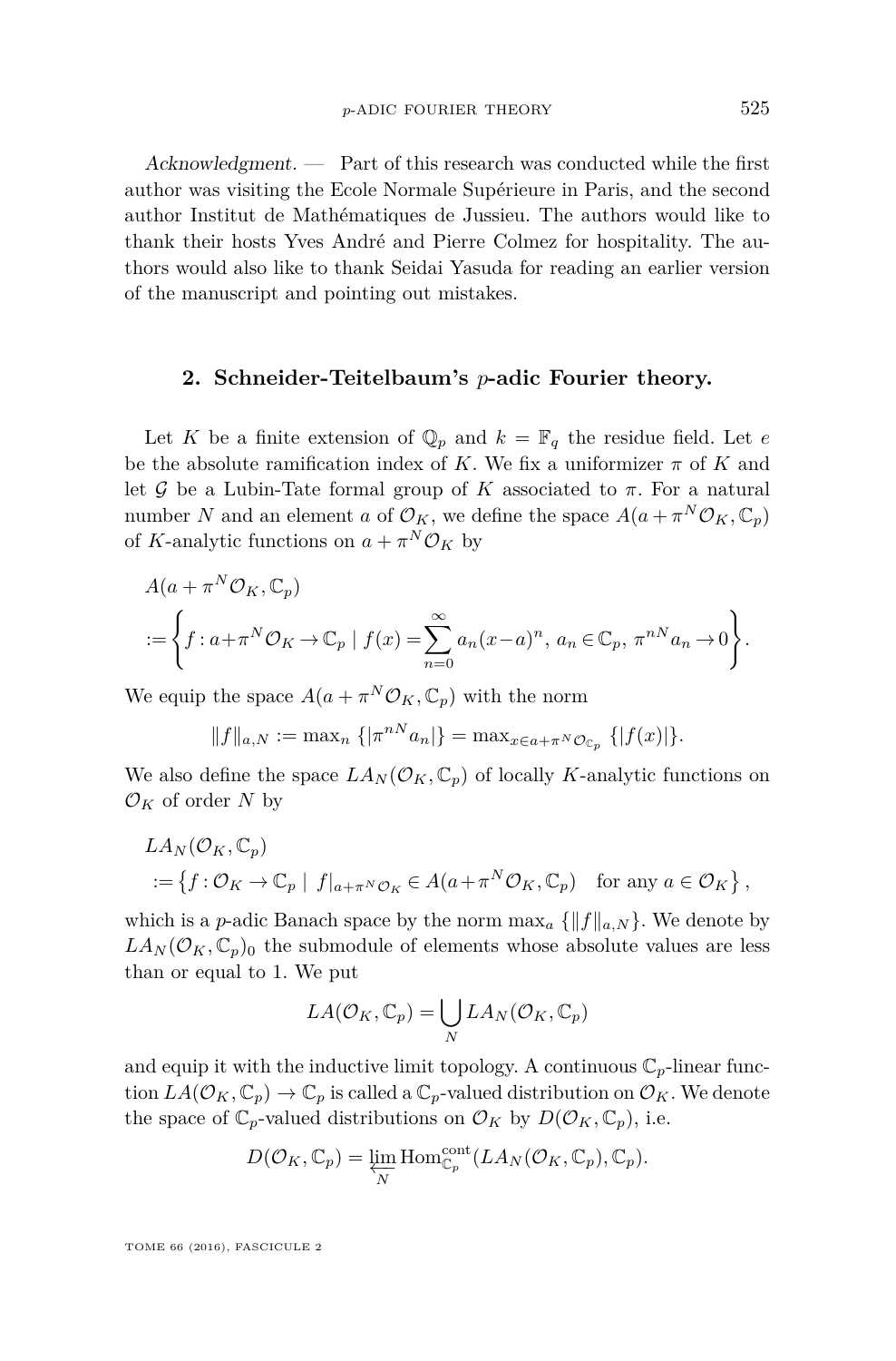We write an element of  $D(\mathcal{O}_K, \mathbb{C}_p)$  symbolically as

$$
\int d\mu : LA(\mathcal{O}_K, \mathbb{C}_p) \to \mathbb{C}_p, \quad f \mapsto \int f d\mu = \int_{\mathcal{O}_K} f(x) d\mu(x).
$$

The space  $D(\mathcal{O}_K, \mathbb{C}_p)$  has a product structure given by the convolution product. For a compact open set *U* of  $\mathcal{O}_K$ , we let

$$
\int_U f(x)d\mu(x) := \int_{\mathcal{O}_K} f(x) \cdot 1_U(x) d\mu(x),
$$

where  $1_U$  is the characteristic function of  $U$ .

The structure of  $D(\mathcal{O}_K, \mathbb{C}_p)$  is well-known for the case  $K = \mathbb{Q}_p$  and described through the so-called Amice transform. We denote by *R*rig the ring of rigid analytic functions on the open disc of radius 1, that is, the ring of power series of the form  $\varphi(T) = \sum_{n=0}^{\infty} c_n T^n$  such that  $|c_n|r_0^n \to 0$  for any  $0 < r_0 < 1$ . Then there exists an isomorphism of topological  $\mathbb{C}_p$ -algebras

(2.1) 
$$
D(\mathbb{Z}_p, \mathbb{C}_p) \cong R^{\text{rig}}, \qquad \mu \mapsto \varphi
$$

that is characterized by the equation

<span id="page-6-0"></span>
$$
c_n = \int_{\mathbb{Z}_p} \binom{x}{n} d\mu(x)
$$

or equivalently

$$
\varphi(T) = \int_{\mathbb{Z}_p} (1+T)^x \, d\mu(x).
$$

For the Mahler expansion

<span id="page-6-1"></span>
$$
f(x) = \sum_{n=0}^{\infty} a_n \binom{x}{n}
$$

of  $f \in LA(\mathbb{Z}_p, \mathbb{C}_p)$ , Amice showed that  $|a_n|r^n \to 0$  for some  $r > 1$  and hence we can compute the integral as

(2.2) 
$$
\int_{\mathbb{Z}_p} f(x) d\mu = \sum_{n=0}^{\infty} a_n c_n.
$$

Schneider-Teitelbaum [\[8,](#page-29-1) Theorem 2.3] constructed an isomorphism analogous to [\(2.1\)](#page-6-0) for a general local field *K*.

Let  $\varpi_p$  be a *p*-adic period of G. By Tate's theory of *p*-divisible groups and Lubin-Tate theory, we have

$$
\mathrm{Hom}_{\mathcal{O}_{\mathbb{C}_p}}(\mathcal{G},\widehat{\mathbb{G}}_m)\cong \mathrm{Hom}_{\mathbb{Z}_p}(T_p\mathcal{G},T_p\widehat{\mathbb{G}}_m)\cong \mathcal{O}_K.
$$

(The last isomorphism is non-canonical.) Hence there exists a generator of the  $\mathcal{O}_K$ -module  $\text{Hom}_{\mathcal{O}_{\mathbb{C}_p}}(\mathcal{G}, \widehat{\mathbb{G}}_m)$ , which is written in the form of the integral power series  $\exp(\varpi_p \lambda(t)) \in \mathcal{O}_{\mathbb{C}_p}[[t]]$  where  $\lambda(t)$  is the logarithm of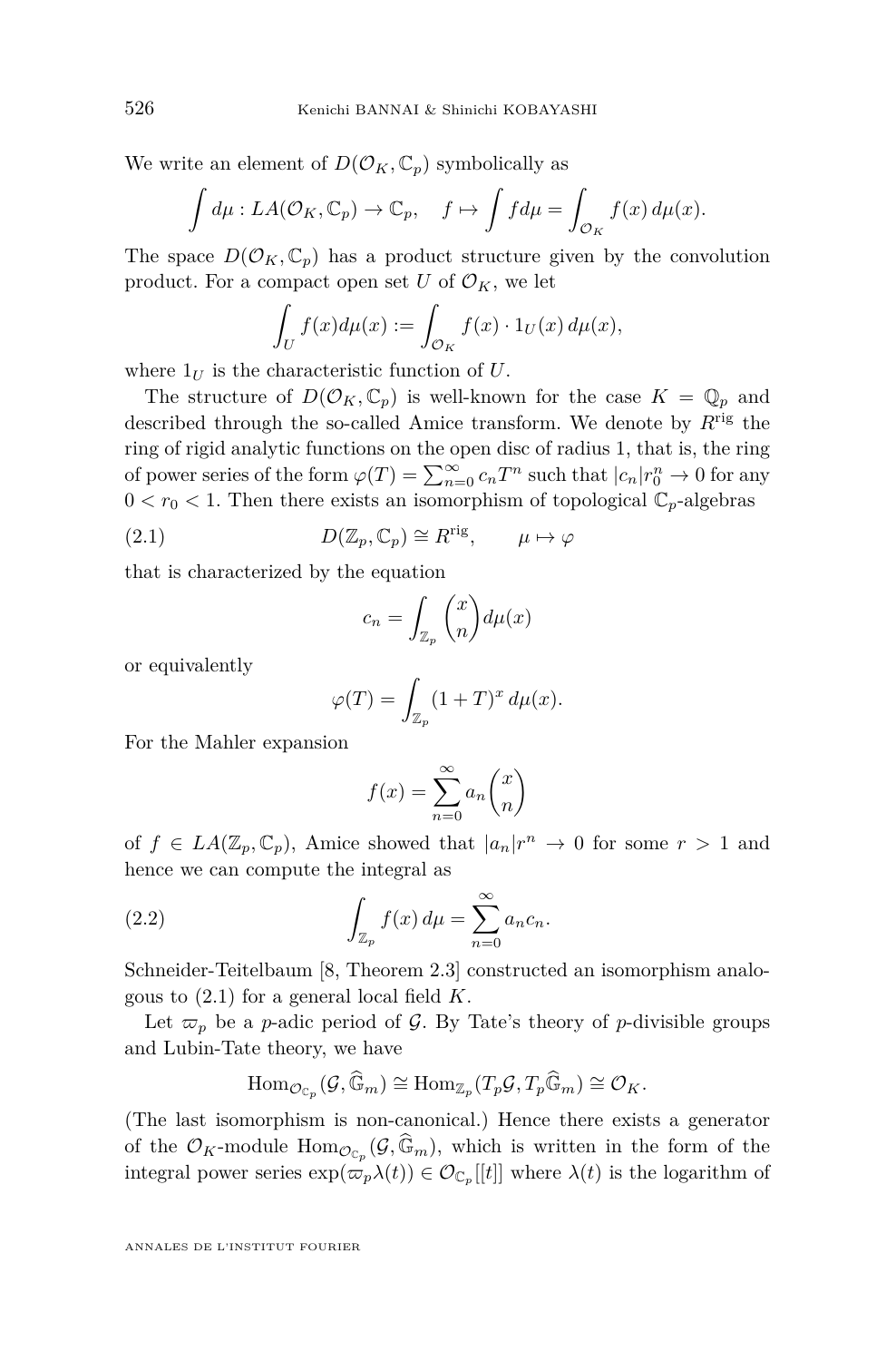G. The element  $\varpi_p \in \mathcal{O}_{\mathbb{C}_p}$  is determined uniquely up to an element of  $\mathcal{O}_K^{\times}$ . We fix such a  $\varpi_p$  and call it the *p*-adic period of G (if the height of G is equal to 1, then the inverse of  $\varpi_p$  is often called a *p*-adic period of  $\mathcal{G}$ . For example, see [\[9\]](#page-29-5)). It is known that  $|\varpi_p| = p^{-s}$ , where  $s = \frac{1}{p-1} - \frac{1}{e(q-1)}$  (see Appendix of [\[8\]](#page-29-1) or an elementary proof in [\[3\]](#page-29-6) when  $K/\mathbb{Q}_p$  is unramified). We define the polynomials  $P_n(X) \in K[X]$  by the formal expansion

$$
\exp(X\lambda(t)) = \sum_{n=0}^{\infty} P_n(X) t^n.
$$

Note that in the case  $\mathcal{G} = \widehat{\mathbb{G}}_m$ ,  $\pi = p$  and  $\lambda(t) = \log(1+t)$ , the polynomial  $P_n(X)$  is simply the binomial polynomial  $\binom{X}{n}$ . By construction,  $P_n(x\varpi_p)$ is in  $\mathcal{O}_{\mathbb{C}_p}$  if  $x \in \mathcal{O}_K$ .

Theorem 2.1 (Schneider-Teitelbaum [\[8,](#page-29-1) §4]).

i) The series

$$
\sum_{n=0}^{\infty} a_n P_n(x \varpi_p)
$$

converges to an element of  $LA(\mathcal{O}_K, \mathbb{C}_p)$  if  $\overline{\lim}_n |a_n|^{\frac{1}{n}} < 1$ . Conversely, any locally *K*-analytic function  $f(x)$  on  $\mathcal{O}_K$  has a unique expansion

$$
f(x) = \sum_{n=0}^{\infty} a_n P_n(x \varpi_p)
$$

for some sequence  $(a_n)_n$  in  $\mathbb{C}_p$  such that  $\overline{\lim}_n |a_n|^{\frac{1}{n}} < 1$ . ii) There exists an isomorphism of topological  $\mathbb{C}_p$ -algebras

(2.3) 
$$
D(\mathcal{O}_K, \mathbb{C}_p) \cong R^{\text{rig}}.
$$

having the following characterization property: if  $\varphi(T) = \sum_{n=0}^{\infty} c_n T^n$ corresponds to a distribution  $\mu$ , then

<span id="page-7-0"></span>
$$
c_n = \int_{\mathcal{O}_K} P_n(x \varpi_p) \, d\mu(x)
$$

or equivalently

$$
\varphi(t) = \int_{\mathcal{O}_K} \exp(x \varpi_p \lambda(t)) \, d\mu(x).
$$

Schneider and Teitelbaum called the power series  $\varphi(t)$  corresponding to  $\mu$  the Fourier transform of  $\mu$  and denoted it by  $F_{\mu}(t)$ .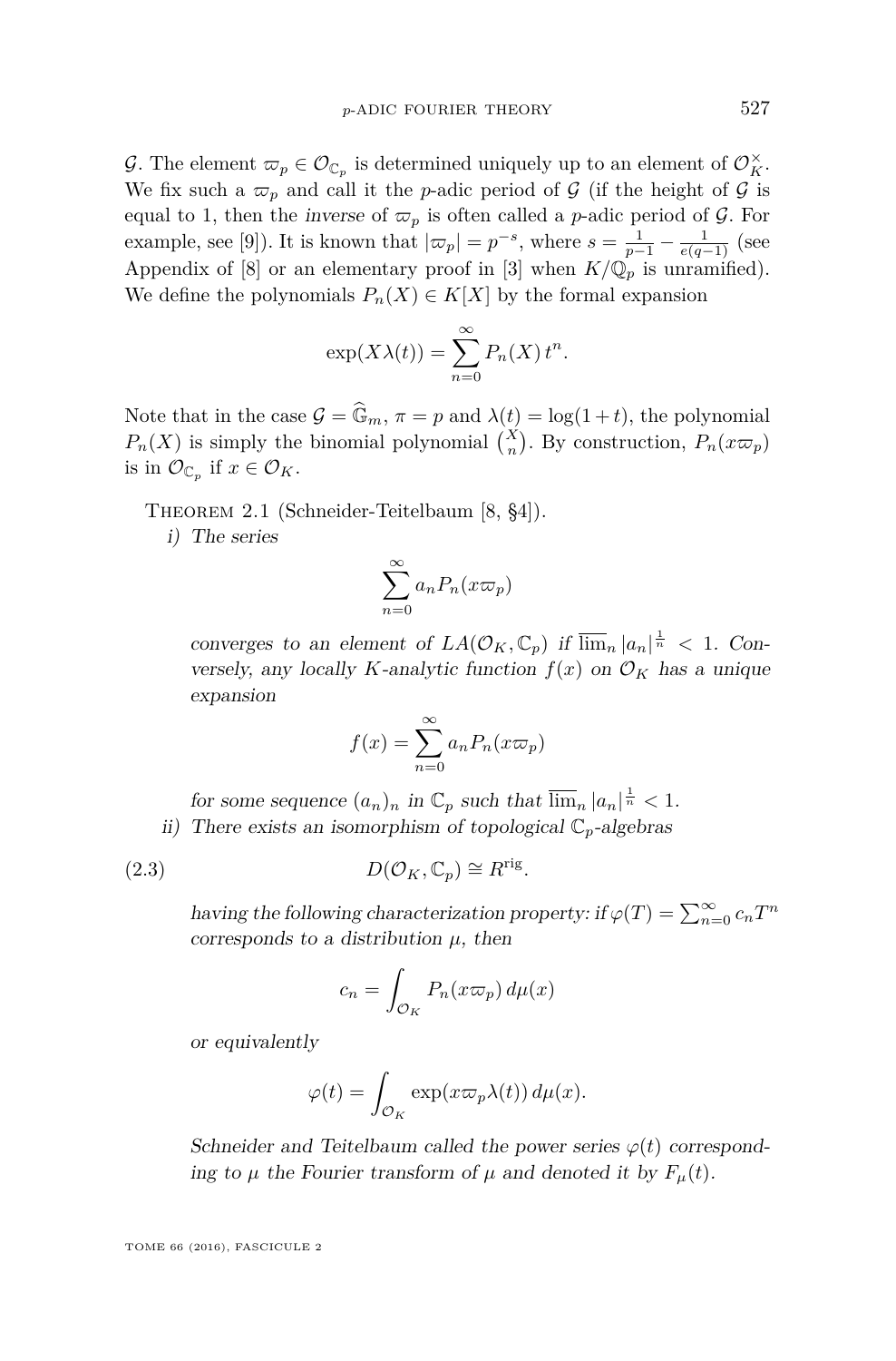#### **3. Power sums**

In this section, we give an estimate of the absolute value of the power sum

$$
S_{N,n,k} := \partial_{\mathcal{G}}^n \sum_{t_N \in \mathcal{G}[\pi^N]} (t \oplus t_N)^k |_{t=0},
$$

where  $x \oplus y = \mathcal{G}(x, y)$ ,  $\partial_{\mathcal{G}}$  is the differential operator  $\lambda'(t)^{-1}(d/dt)$ , and  $\mathcal{G}[\pi^N]$  is the kernel of the multiplication  $[\pi^N]$  of  $\mathcal{G}$ . This estimate is crucial for everything in this paper. We use Newton's method to compute this value.

We define  $\overline{\rho}[l,n]$  and  $\rho[l,n]$  by

$$
\overline{\rho}[l,n]=\max_{l\leqslant m\leqslant n}\{|m!/\varpi^m_p|\},\qquad \underline{\rho}[l,n]=\min_{l\leqslant m\leqslant n}\{|m!/\varpi^m_p|\}
$$

for  $l \le n$ . For  $l > n$ , we put  $\overline{\rho}[l,n] = 0$  and  $\rho[l,n] = \infty$ . Then  $\overline{\rho}(k) = \overline{\rho}[k,\infty]$ and  $\rho(k) = \rho[0, k]$  are the constants appearing in the introduction.

<span id="page-8-0"></span>PROPOSITION 3.1.

i) The values  $\overline{\rho}(k)$  and  $\rho(k)$  are decreasing with *k*.

ii) We have

$$
\rho(k) \leq \overline{\rho}(k), \qquad \overline{\rho}(k) \leq \overline{\rho}(0)\rho(k).
$$

iii) We have

$$
\underline{\rho}(k_1 + \cdots + k_n) \leq \underline{\rho}(k_1) \cdots \underline{\rho}(k_n).
$$

iv) We have

$$
p^{\frac{1}{p-1}-\frac{k}{e(q-1)}}\ \leqslant\ \underline{\rho}(k)\leqslant 1.
$$

*Proof.* — i) is clear. For ii), first we have  $\bar{\rho}(k) \geqslant |k|/\bar{\omega}_p^k| \geqslant \underline{\rho}(k)$ . Suppose  $\overline{\rho}(k) = |k_1| / \varpi_p^{k_1}|$  and  $\underline{\rho}(k) = |k_2| / \varpi_p^{k_2}|$ . Then  $k_1 \geq k \geq k_2$  and

$$
\left|\frac{k_1!}{\varpi_p^{k_1}}/\frac{k_2!}{\varpi_p^{k_2}}\right| = \left|\binom{k_1}{k_2}\frac{(k_1-k_2)!}{\varpi_p^{k_1-k_2}}\right| \leqslant \overline{\rho}(0).
$$

For iii), suppose that  $\rho(k_i) = |l_i| / \varpi_p^{l_i}$  for  $l_i \leq k_i$ . Then the assertion for  $\rho$ follows from

$$
\underline{\rho}(k_1 + \dots + k_n) \leqslant \left| \frac{(l_1 + \dots + l_n)!}{\varpi_p^{l_1 + \dots + l_n}} \right| \leqslant \left| \frac{(l_1 + \dots + l_n)!}{l_1! \dots l_n!} \right| \left| \frac{l_1!}{\varpi_p^{l_1}} \right| \dots \left| \frac{l_n!}{\varpi_p^{l_n}} \right|.
$$

For iv), suppose that  $\rho(k) = |l| / \varpi_p^l$  for  $l \leq k$ . Then

$$
p^{\frac{1}{p-1}-\frac{k}{e(q-1)}} \leqslant p^{\frac{1}{p-1}-\frac{l}{e(q-1)}} \leqslant \left|\frac{l!}{\varpi_p^l}\right| = \underline{\rho}(k).
$$

 $\Box$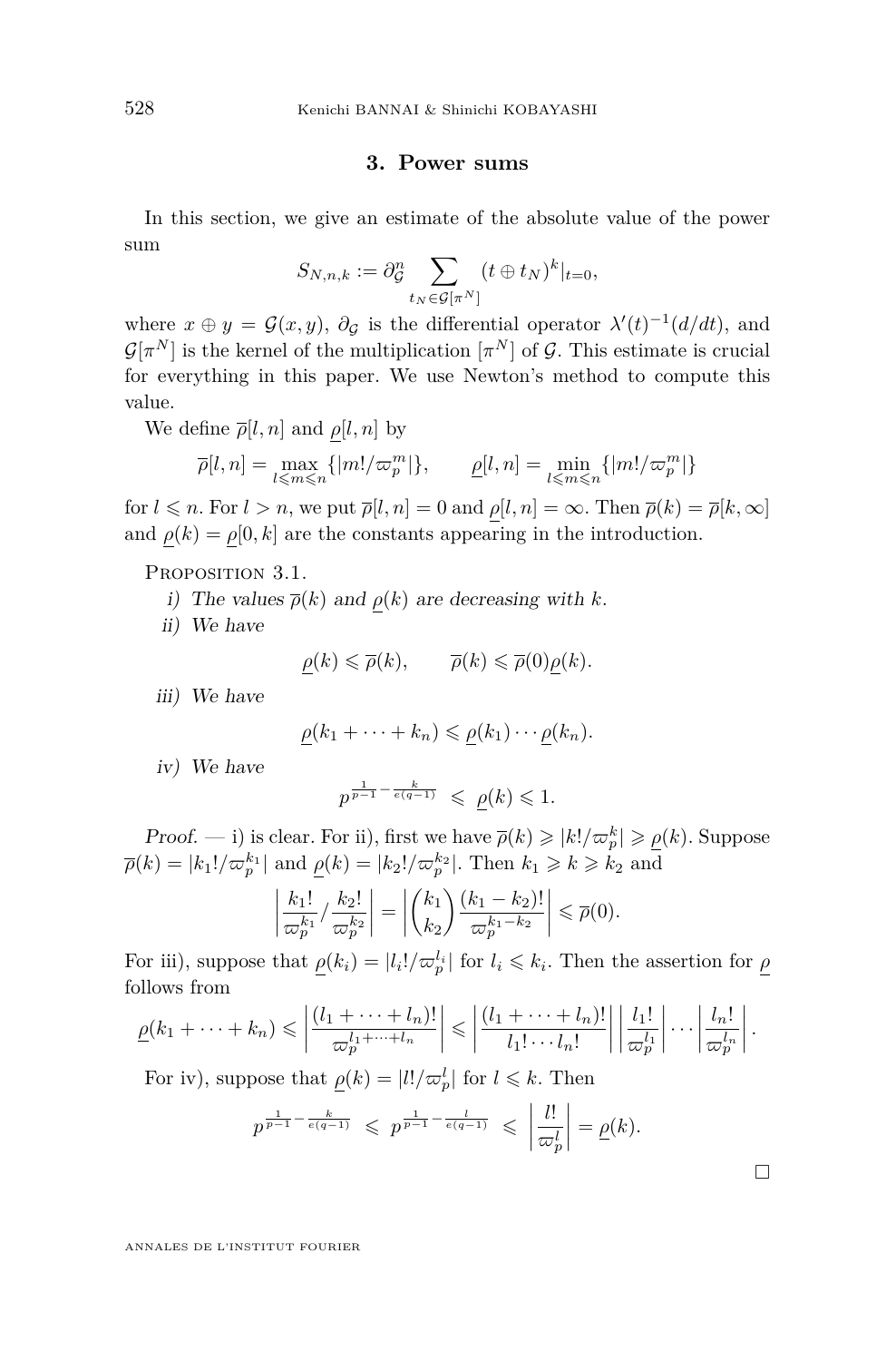If  $e \leq p-1$ , then we can determine  $\overline{\rho}(k)$  and  $\rho(k)$  explicitly.

<span id="page-9-0"></span>LEMMA 3.2.  $\qquad$  Let *k* be a non-negative integer and let *q* be a power of *p*.

- i) For any integer  $0 \leq r < q$ , we have  $\binom{kq+r}{r} \equiv 1 \mod p$ .
- ii) We have  $\binom{k}{q} \in [k/q]\mathbb{Z}_p$ .

Proof. — i) is clear. For ii), we write  $k = aq + r$  with  $0 \le r < q$ . We put  $(1+x)^q = 1 + x^q + pf(x)$  for some integral polynomial  $f(x)$ . Then

$$
(1+x)^k = (1+x^q + pf(x))^a (1+x)^r \equiv (1+x^q)^a (1+x)^r \mod ap\mathbb{Z}_p[x].
$$

Hence the coefficient of  $x^q$  in the above is in  $a\mathbb{Z}_p$ .

<span id="page-9-1"></span>PROPOSITION 3.3. — Let *i*, *e* and *h* be natural numbers. We put  $q = p^h$ . Then we have

$$
v_p(i!) \geq \frac{i}{p-1} - \frac{i}{e(q-1)} - h + \frac{1}{e}
$$
  
+ 
$$
\left[\frac{i}{q}\right] \left(\frac{1}{e} - \frac{1}{p-1} + \frac{1}{e(q-1)}\right) + v_p\left(\left[\frac{i}{q}\right]!\right).
$$

In the above, equality holds if and only if  $i \equiv -1 \mod q$ . In particular, if  $e \leq p-1$  or  $i < q$ , then we have

$$
v_p(i!) \geqslant \frac{i}{p-1} - \frac{i}{e(q-1)} - h + \frac{1}{e}
$$

and equality holds if and only if  $i = q-1$ . In this case, we have  $\overline{\rho}(0) = |\pi/q|$ .

Proof. — First, we assume that  $i < q$ . We prove the inequality by induction on *h*. If  $h = 1$ , then  $i < p$ . Hence the left-hand side  $v_p(i!)$  is equal to zero, and the right-hand side takes the maximum value when  $i = p - 1$ , which is also equal to zero. We assume that the inequality holds for natural numbers less than *h*. Since the right-hand side is strictly increasing for *i*, and  $v_p(i!)$  strictly increases only when p divides *i*, we may assume that *i* is of the form  $i = kp - 1$  for some natural number  $k \leqslant p^{h-1}$ . We have

$$
v_p(i!) = v_p((kp)!) - v_p(kp) = k - 1 + v_p((k-1)!).
$$

On the other hand, we have

$$
\begin{aligned}\n\frac{i}{p-1} - \frac{i}{e(q-1)} - h + \frac{1}{e} \\
&= (k-1) + \frac{k-1}{p-1} - \frac{k-1}{e(p^{h-1}-1)} - (h-1) + \frac{1}{e} + \frac{k-1}{e(p^{h-1}-1)} - \frac{kp-1}{e(q-1)} \\
&\le k - 1 + v_p((k-1)!).\n\end{aligned}
$$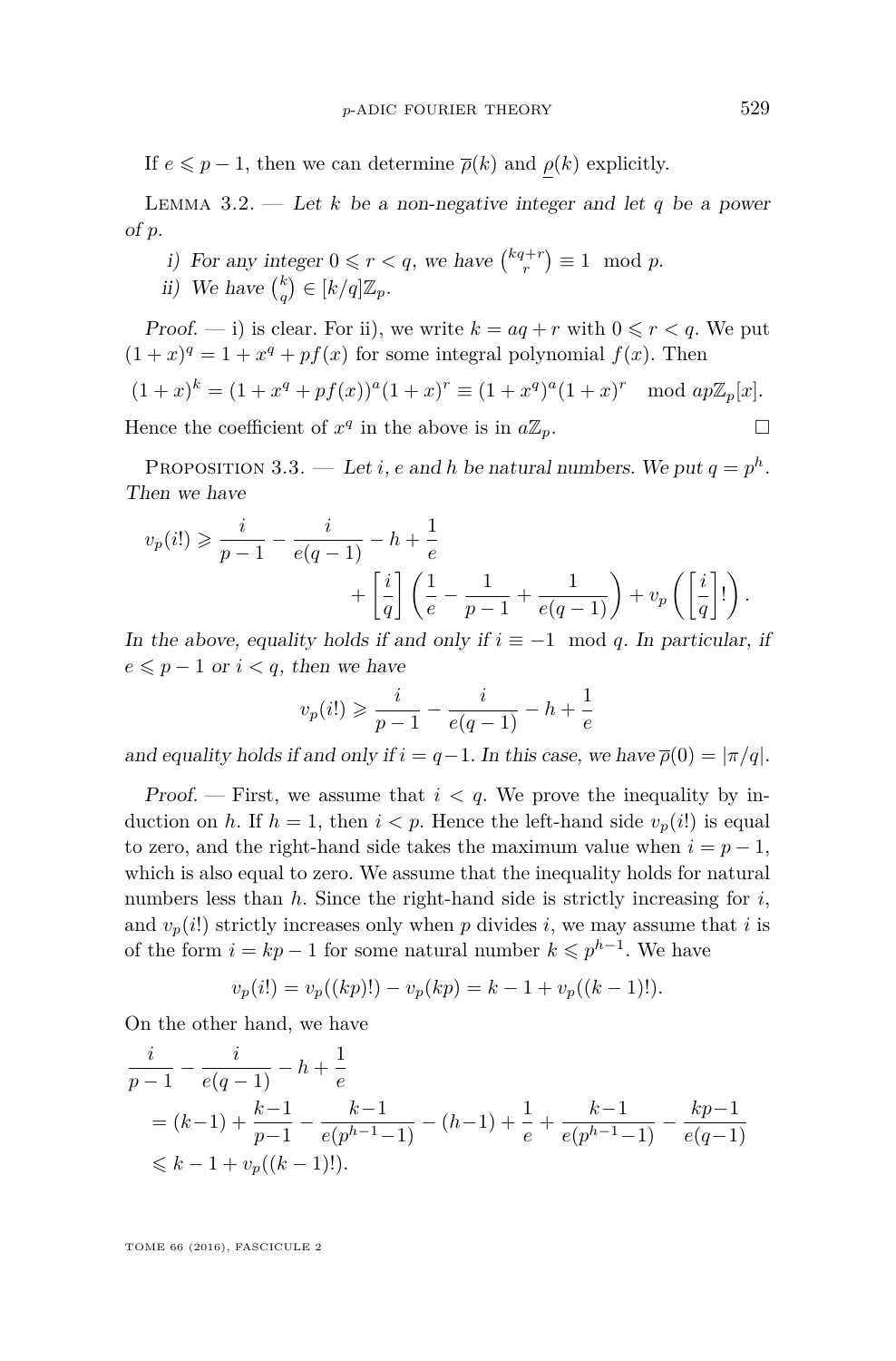In the last inequality, we used the inductive hypothesis and  $k \leqslant p^{h-1}$ . Hence we have the desired inequality, and equality holds only when  $k = p^{h-1}$ , i.e. when  $i = q - 1$ . For  $i \geq q$ , by Lemma [3.2](#page-9-0) ii) and by induction, we have

$$
v_p(i!) \ge v_p((i-q)!) + v_p(q!) + v_p\left(\left[\frac{i}{q}\right]\right)
$$
  

$$
\ge \frac{i}{p-1} - \frac{i}{e(q-1)} - h + \frac{1}{e}
$$
  

$$
+ \left[\frac{i}{q}\right] \left(\frac{1}{e} - \frac{1}{p-1} + \frac{1}{e(q-1)}\right) + v_p\left(\left[\frac{i}{q}\right]!\right).
$$

From the above argument and by induction, to have the equality, *i* must be congruent to  $-1$  modulo *q*. On the other hand, if  $i \equiv -1 \mod q$ , then direct calculations give the equality.  $\Box$ 

PROPOSITION 3.4. — Suppose that  $e \leq p-1$ , and that  $e > 1$  or  $h > 1$ .

- *i*) We have  $|n!/_{\mathcal{D}_p^n}| > 1$  for  $0 < n < q$ .
- ii) For any non-negative integer *n*,  $\rho(n) = |n_0| / \varpi_p^{n_0}|$  where  $n_0 = [n/q]q$ .
- iii) For  $n \equiv -1 \mod q$  and a natural number  $i \neq q$ , we have

$$
\left|\frac{n!}{\varpi_p^n}\right| > \left|\frac{(n+q)!}{\varpi_p^{n+q}}\right| > \left|\frac{(n+i)!}{\varpi_p^{n+i}}\right|
$$

In particular, for any non-negative integer *n*, we have  $\overline{\rho}(n) = |n_1!/\varpi_p^{n_1}|$ where  $n_1 = [n/q]q + q - 1$ .

Proof. — We prove i) by induction on *h* of  $q = p^h$ . If  $h = 1$ , then *n*! is a *p*-adic unit and the assertion is clear. Assume that  $h > 1$ . We write as  $n = kp + r$  with  $0 \leq r < p$ . Then

$$
\frac{n!}{\varpi_p^n} = \binom{n}{r} \frac{(kp)!}{\varpi_p^{kp}} \frac{r!}{\varpi_p^r}.
$$

Hence by Lemma [3.2](#page-9-0) i) and the induction on *n*, we may assume that  $r = 0$ and  $k \geqslant 1$ . Then

$$
v_p\left(\frac{(kp)!}{\varpi_p^{kp}}\right) = v_p((kp)!) - \frac{kp}{p-1} + \frac{kp}{e(q-1)} < v_p(k!) - \frac{k}{p-1} + \frac{k}{e(p^{h-1}-1)}.
$$

By the inductive hypothesis for *h*, the right-hand side is negative or 0.

Next we prove ii). Suppose that  $m < n_0$ . Then

$$
\left|\frac{n_0!}{\varpi^{n_0}}/\frac{m!}{\varpi_p^m}\right| = \left|\frac{n_0}{\varpi_p}\binom{n_0-1}{m}\frac{(n_0-m-1)!}{\varpi_p^{n_0-m-1}}\right| \leqslant \left|\frac{n_0}{\varpi_p}\right|\overline{\rho}(0) = \left|\frac{n_0\pi}{q\varpi_p}\right| < 1.
$$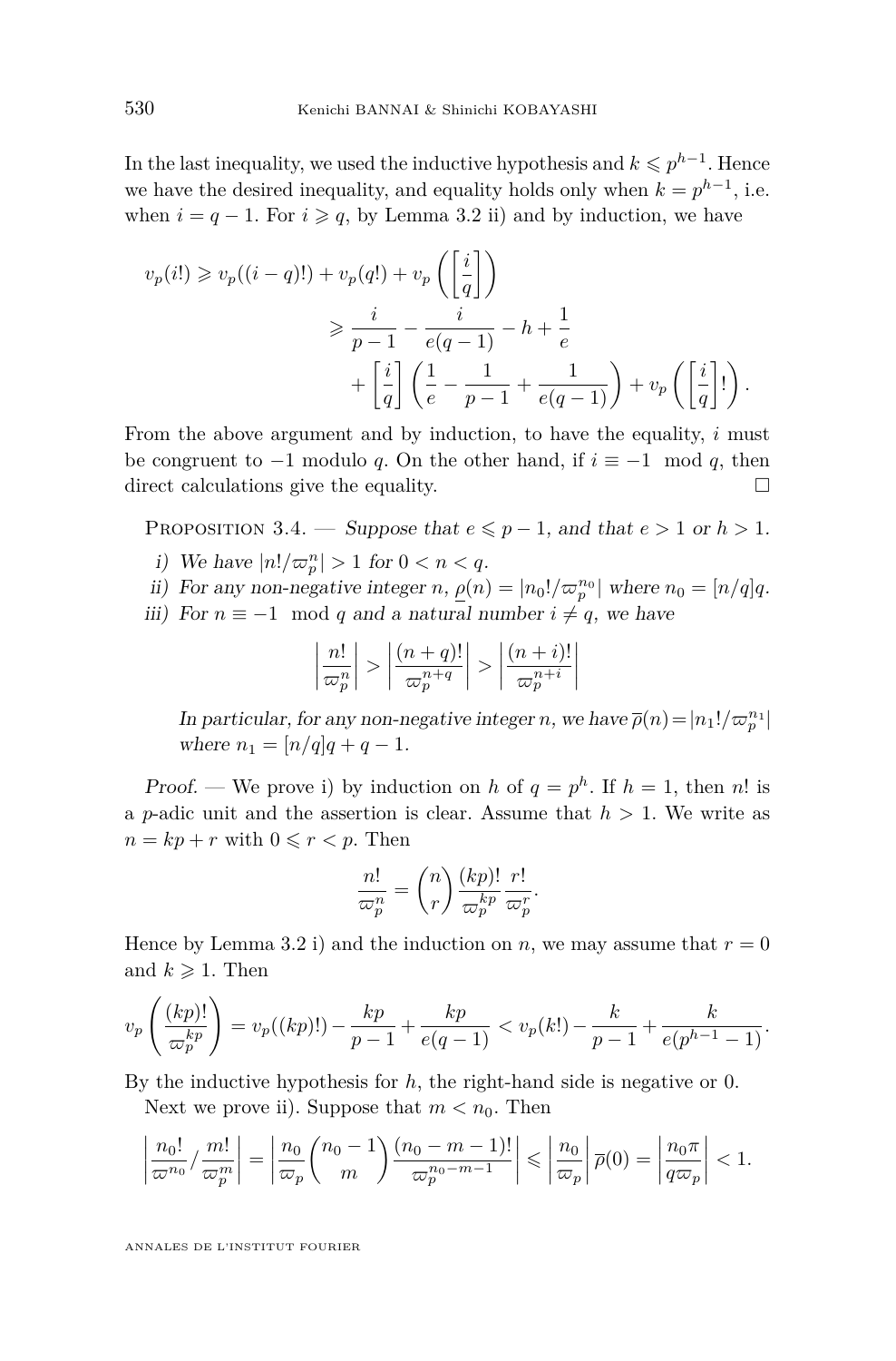Suppose that  $n \geq m > n_0$ . We write as  $m = \lfloor n/q \rfloor q + r$  with  $0 < r < q$ . Then i) and Lemma [3.2](#page-9-0) i) show that

$$
\left|\frac{n_0!}{\varpi_p^{n_0}}/\frac{m!}{\varpi_p^m}\right| = \left|\binom{m}{r}^{-1}\frac{\varpi_p^r}{r!}\right| < 1.
$$

Finally, we show iii). Let *n* be such that  $n \equiv -1 \mod q$ . We have

$$
\frac{(n+i)!}{\varpi_p^{n+i}} / \frac{(n+q)!}{\varpi_p^{n+q}} = \frac{(n+i)!}{(n+q)!} \varpi_p^{q-i} = u \frac{q}{\pi} \frac{(i-1)!}{\varpi_p^{i-1}} \frac{\pi \varpi_p^{q-1}}{q!},
$$

where  $u = \binom{n+q}{q-1}^{-1} \binom{n+i}{i-1}$  is a *p*-adic integer by Lemma [3.2](#page-9-0) i). By Proposition [3.3,](#page-9-1) the *p*-adic (additive) valuation of the right-hand side is positive. Since  $v_p(\pi/\varpi_p) > 0$ , the *p*-adic (additive) valuation of

$$
\frac{(n+q)!}{\varpi_p^{n+q}} / \frac{n!}{\varpi_p^n} = \binom{n+q}{q} \frac{q!}{\pi \varpi_p^{q-1}} \frac{\pi}{\varpi_p}
$$
 is positive.

Next we investigate the absolute values of the coefficients of a power of the logarithm and the exponential map of the Lubin-Tate group. The case  $k = 1$  in the proposition below is obtained in [\[10\]](#page-29-7).

<span id="page-11-0"></span>PROPOSITION 3.5. — We put  $\partial = d/dt$ . Then we have

$$
\left|\frac{\varpi_p^k\partial^n\lambda(t)^k}{k!n!}|_{t=0}\right|\leqslant \underline{\rho}[k,n]^{-1},\qquad \left|\partial^n\exp^k_{\mathcal{G}}(t)|_{t=0}\right|\leqslant |\varpi^n_p|\overline{\rho}[k,n].
$$

Proof. — The case for  $n < k$  or  $k = 0$  is trivial. Suppose that  $n \geq k \geq 1$ . We first assume that the formal logarithm of  $\mathcal G$  is given by

$$
\lambda(t) = \sum_{m=0}^{\infty} \frac{t^{q^m}}{\pi^m}.
$$

Then it suffices to show inequalities

$$
\left|\partial^n \lambda(t)^k|_{t=0}\right| \leqslant |k!\varpi_p^{n-k}|, \qquad \left|\partial^n \exp^k_{\mathcal{G}}(t)|_{t=0}\right| \leqslant |k!\varpi_p^{n-k}|.
$$

When  $k = 1$ , the inequality for  $\lambda(t)$  is proven by direct calculations. We prove the general case by induction on *k*. We have

$$
\partial^{n} \lambda(t)^{k} |_{t=0} = k \partial^{n-1} (\lambda(t)^{k-1} \lambda'(t)) |_{t=0}
$$
  
=  $k \partial^{n-1} \sum_{m=0}^{\infty} \lambda(t)^{k-1} \frac{q^{m} t^{q^{m}-1}}{\pi^{m}} |_{t=0}$   
=  $\sum_{m=0}^{\infty} {n-1 \choose q^{m}-1} \frac{q^{m}! k}{\pi^{m}} \partial^{n-q^{m}} \lambda(t)^{k-1} |_{t=0}.$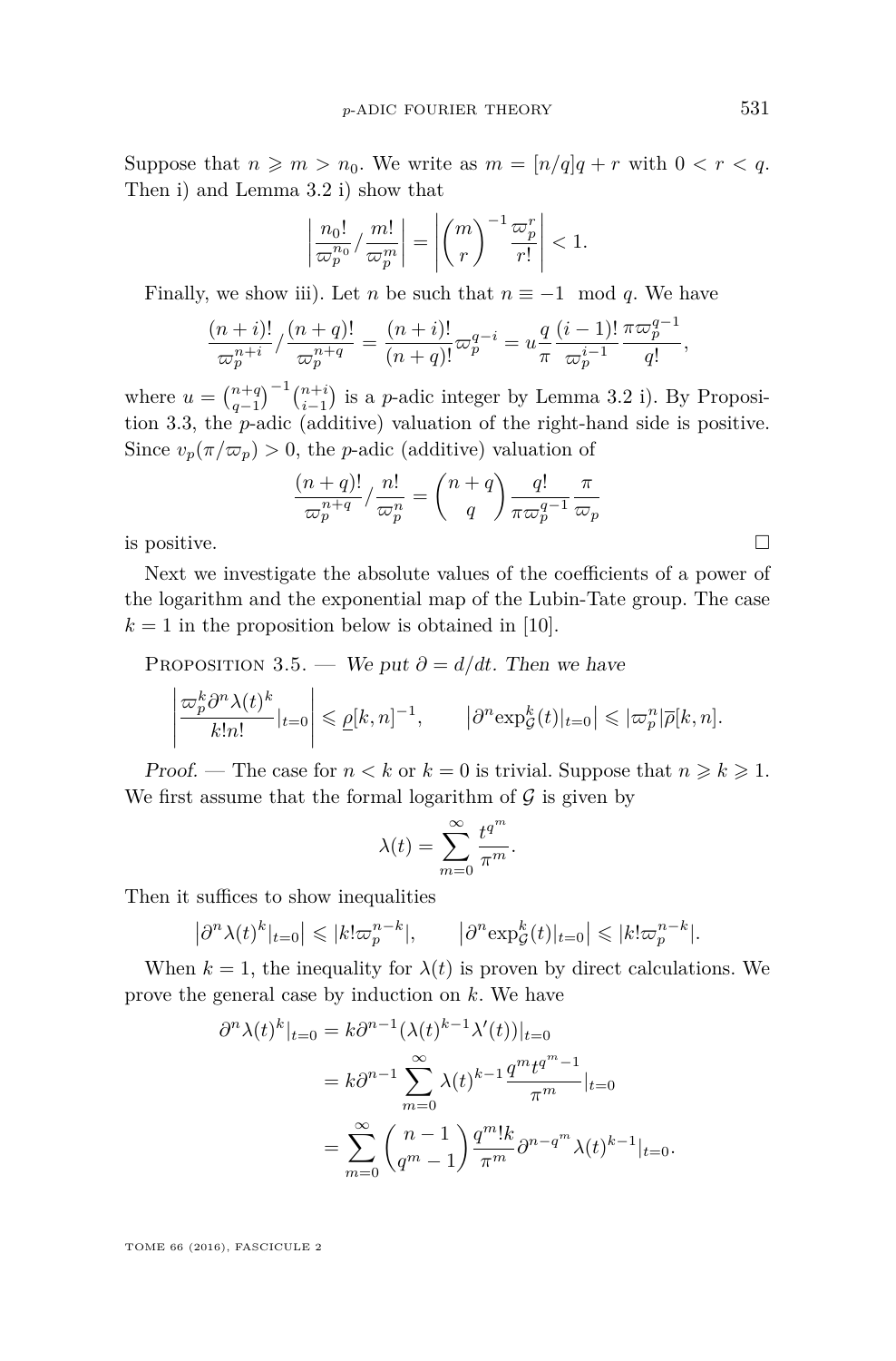Hence we have  $|\partial^n \lambda(t)^k|_{t=0}| \leqslant |k! \varpi_p^{n-k}|$ .

We put  $\exp_{\mathcal{G}}^k(t) = \sum_{n=k}^{\infty} a_n t^n$ . We prove that  $|n!a_n| \leq k! \varpi_p^{n-k}|$  by induction on *n*. If  $n = k$ , then the assertion is true since  $a_k = 1$ . We assume that the assertion is true for integers less than *n*. Since  $\exp_{\mathcal{G}}^k(\lambda(t)) = t^k$ , we have

$$
t^k = a_k \lambda(t)^k + a_{k+1} \lambda(t)^{k+1} + \cdots + a_n \lambda(t)^n + \cdots
$$

By i) and the inductive hypothesis, we have

$$
|a_m \partial^n \lambda(t)^m|_{t=0}| \leqslant |k! \varpi_p^{n-k}|
$$

for  $m < n$ . Since  $\partial^n \lambda(t)^n|_{t=0} = n!$  and  $\partial^n \lambda(t)^m|_{t=0} = 0$  for  $n < m$ , the assertion is also true for *n*.

Now we consider a general parameter *s*. Then the logarithm and the exponential for  $G$  with parameter *s* are of the form  $\lambda(\phi(s))$  and  $\psi(\exp_G(s))$  for some  $\phi(s), \psi(s) \in s\mathcal{O}_K[[s]]^{\times}$ . We put  $\lambda(t)^k = \sum_{n=k}^{\infty} c_n^{(k)} t^n$  and  $\lambda(\phi(s))^k =$  $\sum d_n^{(k)} s^n$ . Then we have shown that  $|c_n^{(k)}| \leqslant |k! \varpi_p^{n-k}/n!|$ . Since  $d_n^{(k)}$  is a linear sum of  $c_l^{(k)}$  $l_l^{(k)}$  ( $k \leq l \leq n$ ) with integral coefficients, we have

$$
\left|\frac{\varpi_p^k d_n^{(k)}}{k!}\right| \leq \max_{k\leq l\leq n} \left\{\left|c_l^{(k)}\frac{\varpi_p^k}{k!}\right|\right\} \leq \max_{k\leq l\leq n} \left\{\left|\frac{\varpi_p^l}{l!}\right|\right\} = \underline{\rho}[k,n]^{-1}.
$$

Hence we have the inequality for the logarithm. The inequality for the exponential is straightforward.

<span id="page-12-0"></span>Lemma 3.6.

- i) Suppose that  $f(t) \in \mathcal{O}_K[[t]]$  satisfies  $f(t \oplus t_N) = f(t)$  for all  $t_N \in$  $\mathcal{G}[\pi^N]$ . Then there exists a power series  $g(t) \in \mathcal{O}_K[[t]]$  such that  $f(t) = g([\pi^N]t).$
- ii) There exists an integral power series  $g_k(t) \in \mathcal{O}_K[[t]]$  such that

$$
\pi^{-N} \sum_{t_N \in \mathcal{G}[\pi^N]} (t \oplus t_N)^k = g_k([\pi^N]t).
$$

 $Proof.$  — See [\[5\]](#page-29-8), Chapter III.  $\Box$ 

We put

$$
F(t, X) = \prod_{t_N \in \mathcal{G}[\pi^N]} (1 - (t \oplus t_N)X) = 1 + \alpha_1(t)X + \dots + \alpha_{q^N}(t)X^{q^N}.
$$

For  $\partial_X = \partial/\partial X$ , we consider the power series

(3.1) 
$$
\frac{\pi^{-N} \partial_X F(t, X)}{F(t, X)} = - \sum_{k=0}^{\infty} \left( \pi^{-N} \sum_{t_N \in \mathcal{G}[\pi^N]} (t \oplus t_N)^{k+1} \right) X^k.
$$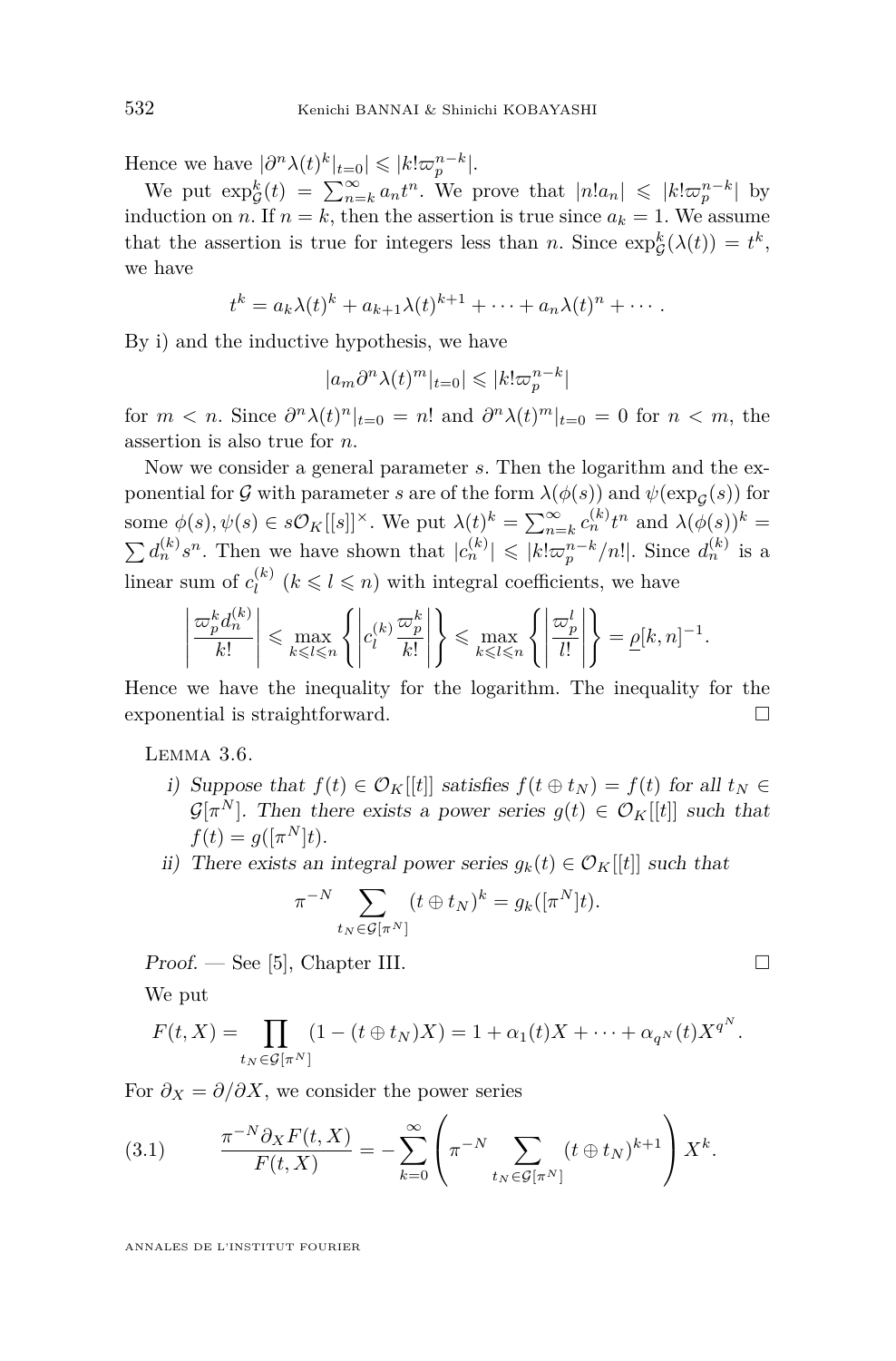By Lemma [3.6](#page-12-0) and the above formula,  $\pi^{-N} \partial_X F(t, X) \in \mathcal{O}_K[[t]][X].$ 

<span id="page-13-5"></span>PROPOSITION 3.7.  $\qquad$  Let *k*, *n* be non-negative integers and *N* a natural number. Then we have

<span id="page-13-3"></span>
$$
(3.2) \left| \pi^{-N} \sum_{t_N \in \mathcal{G}[\pi^N]} \partial_{\mathcal{G}}^n (t \oplus t_N)^k |_{t=0} \right| \leqslant \left| \pi^{Nn + k_0(1 - \frac{1}{q-1})} \varpi_p^n \right| \overline{\rho} \left( \left[ \frac{k}{q^N} \right] \right) \overline{\rho}(0),
$$

where  $k_0 = \max\{[k/q^N] - n, 0\}$ . We also have

<span id="page-13-2"></span>(3.3) 
$$
\left|\pi^{-N}\sum_{t_N\in\mathcal{G}[\pi^N]}\partial_{\mathcal{G}}^n(t\oplus t_N)^k|_{t=0}\right|\leqslant \left|\pi^{Nn}\varpi_p^n\right|\overline{\rho}\left[0,n\right].
$$

Moreover, if  $e \leq p-1$ , we have

<span id="page-13-4"></span>(3.4) 
$$
\left|\pi^{-N}\sum_{t_N\in\mathcal{G}[\pi^N]}\partial_{\mathcal{G}}^n(t\oplus t_N)^k|_{t=0}\right|\leqslant \left|\pi^{Nn}\varpi_p^n\right|\overline{\rho}\left(\left[\frac{k}{q^N}\right]\right).
$$

*Proof.* — We put  $G(t, X) = F(0, X) - F(t, X)$ , then  $G(0, X) = G(t, 0) =$ 0. We have

<span id="page-13-1"></span>
$$
\frac{1}{F(t,X)} = \frac{1}{F(0,X) - G(t,X)} = \sum_{l=0}^{\infty} \frac{G(t,X)^l}{F(0,X)^{l+1}} \in \mathcal{O}_K[[t,X]].
$$

Since  $G(0, X) = 0$  and  $G(t, X)$  is invariant for the translation  $t \mapsto t_N$ , it is of the form

(3.5) 
$$
G(t, X) = ([\pi^N]t)H([\pi^N]t, X)
$$

for some element *H* in  $\mathcal{O}_K[[t]][X]$ . Since  $F(0, X) \equiv 1 \mod \pi$ , the power series  $F(0, X)^{-l-1}$  is equal to

$$
\sum_{m=0}^{\infty} {\binom{-l-1}{m}} (F(0,X) - 1)^m = \sum_{m=0}^{\infty} {\binom{l+m}{m}} \pi^m \left(\frac{1 - F(0,X)}{\pi}\right)^m.
$$

Hence we have

<span id="page-13-0"></span>
$$
\frac{\pi^{-N}\partial_X F(t,X)}{F(t,X)} = \sum_{l=0}^{\infty} \pi^{-N}\partial_X F(t,X) \cdot G(t,X)^l \cdot F(0,X)^{-l-1}
$$
\n
$$
= \sum_{l=0}^{\infty} \sum_{m=0}^{\infty} {l+m \choose m} \pi^m (\pi^{-N}\partial_X F(t,X)) G(t,X)^l \left(\frac{1-F(0,X)}{\pi}\right)^m.
$$

To show the assertion for  $k + 1$ , we look the coefficient of  $X<sup>k</sup>$  in the last term of [\(3.6\)](#page-13-0). We consider the coefficients of the terms  $X^a$ ,  $X^b$  and  $X^c$ with  $a + b + c = k$  of  $\pi^{-N} \partial_X F(t, X)$ ,  $G(t, X)^l$  and  $(1 - F(0, X))^{m} \pi^{-m}$ respectively. Since  $\deg \partial_X F(t, X) = q^N - 1$ ,  $\deg G(t, X) = q^N$  and  $\deg (1 -$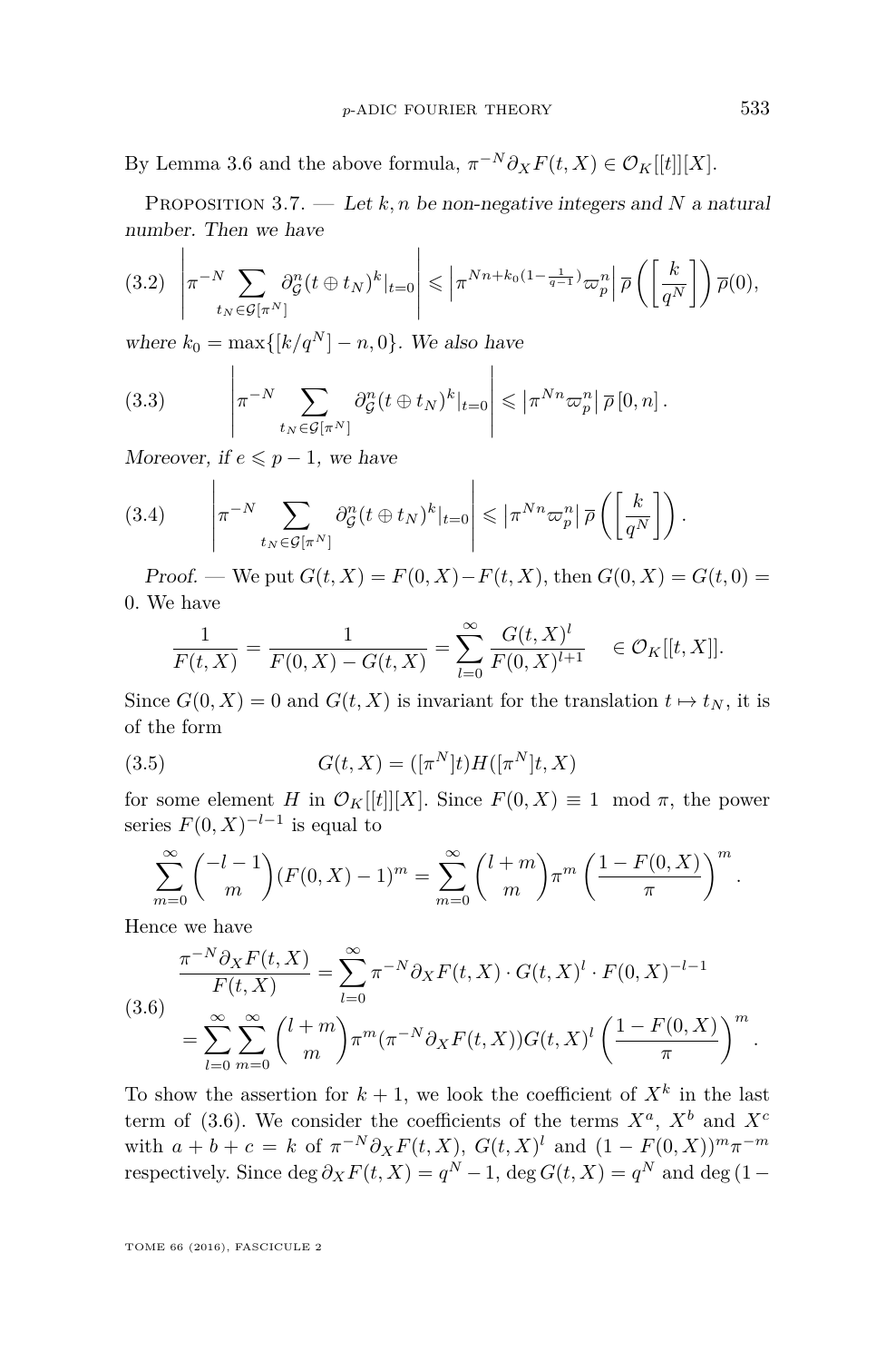$F(0, X) = q^N - 1$  as polynomials for *X*, we have  $a \leqslant q^N - 1, b \leqslant lq^N$ and  $c \leq m(q^N - 1)$ . Then by [\(3.5\)](#page-13-1), the product of these coefficients is an integral linear combination of the terms of the form

<span id="page-14-1"></span>
$$
\binom{l+m}{m} \pi^m G_l([\pi^N]t)
$$

where  $G_l(t)$  is a power series in  $t^l \mathcal{O}_K[[t]]$  and *l*, *m* satisfies

(3.7) 
$$
a + lq^N + m(q^N - 1) \geq a + b + c = k.
$$

We estimate the absolute value of

(3.8) 
$$
\binom{l+m}{m} \pi^m \partial_{\mathcal{G}}^n G_l([\pi^N]t) \mid_{t=0}.
$$

By Proposition [3.5,](#page-11-0) we have

<span id="page-14-0"></span>
$$
\left|\partial_{\mathcal{G}}^n([\pi^N]t)^d|_{t=0}\right| = \left|\pi^{Nn}\frac{d^n}{dz^n} \exp_{\mathcal{G}}^d(z)|_{z=0}\right| \leqslant \left|\pi^{Nn}\varpi_p^n\right| \overline{\rho}[d,n].
$$

Therefore, we have

$$
\left|\partial_{\mathcal{G}}^n G_l([\pi^N]t)|_{t=0}\right| \leqslant \left|\pi^{Nn}\varpi_p^n\right|\overline{\rho}[l,n].
$$

Hence we have  $(3.3)$ . If  $n < l$ , then  $(3.8)$  is zero and there is nothing to prove. We assume that  $n \geq l$ . We let  $l' \geq l$  be such that  $\overline{\rho}(l) = |l'| / \overline{\omega}_p^{l'}|.$ Then

<span id="page-14-3"></span>(3.9) 
$$
\left| {l+m \choose m} \pi^m \partial_{\mathcal{G}}^n G_l([\pi]^N t)|_{t=0} \right| \leq \left| {l+m \choose m} \pi^{m+Nn} \varpi_p^n \right| \overline{\rho}[l,n]
$$

<span id="page-14-2"></span>
$$
(3.10) \qquad \leqslant \left| \pi^{Nn} \varpi_p^n \frac{(l+m)!}{\varpi_p^{l+m}} \frac{(l'-l)!}{\varpi_p^{l'-l}} \binom{l'}{l} \frac{\varpi_p^m \pi^m}{m!} \right|.
$$

First we consider the case  $a \leqslant q^N - 2$  or  $m \neq 0$ . Then by [\(3.7\)](#page-14-1) we have

$$
l + m \geqslant \left[\frac{k+1}{q^N}\right].
$$

In particular,  $m \geq [(k+1)/q^N] - n$  and the value [\(3.10\)](#page-14-2) is less than or equal to

$$
|\pi^{Nn+k_0(1-\frac{1}{q-1})}\varpi_p^n|\overline{\rho}\left(\left[\frac{k+1}{q^N}\right]\right)\overline{\rho}(0)
$$

where  $k_0 = \max\{[(k+1)/q^N] - n, 0\}$ . Hence in this case we have [\(3.2\)](#page-13-3). Suppose that  $e \leq p-1$ . If  $l' < l+m$ , then  $|\varpi_p^m| < |\varpi_p^{l'-l}|$  and hence the value [\(3.10\)](#page-14-2) is less than  $|\pi^{Nn} \varpi_p^n| \overline{\rho}\left(\frac{k+1}{q^N}\right)$ . If  $l' \geqslant l + m$ , then

$$
\overline{\rho}(l) = \left| \frac{l'!}{\varpi_p^{l'}} \right| \leqslant \overline{\rho}(l+m) \leqslant \overline{\rho}\left(\left[\frac{k+1}{q^N}\right]\right).
$$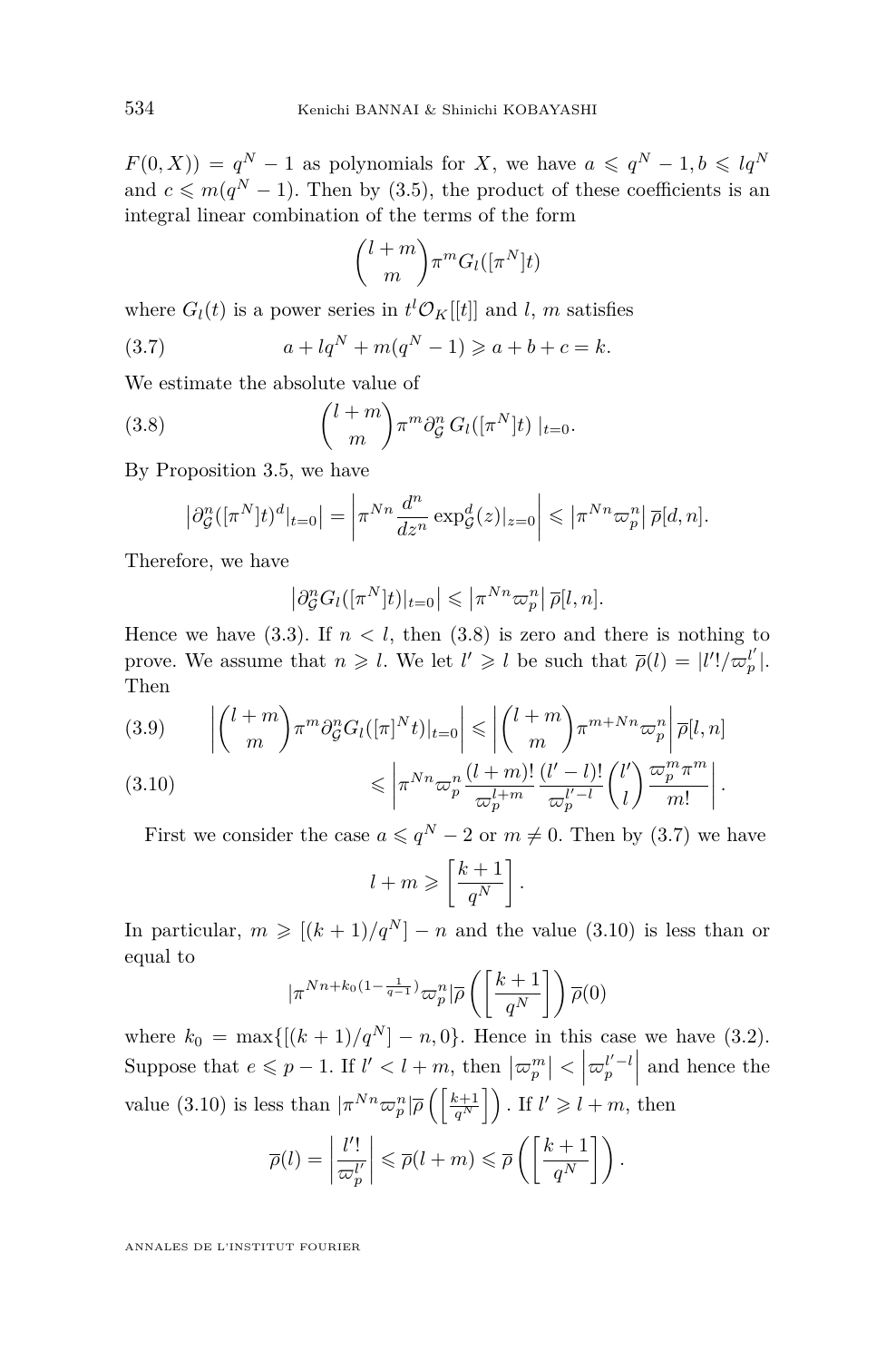Hence the value [\(3.9\)](#page-14-3) is also less than or equal to  $|\pi^{m+Nn}\varpi_p^n|\overline{\rho}\left(\frac{k+1}{q^N}\right)$ . Hence in this case we have [\(3.4\)](#page-13-4).

Finally we consider the case when  $a = q^N - 1$  and  $m = 0$ . Then the coefficient of  $\pi^{-N} \partial_X F(t, X)$  of degree *a* is  $(q/\pi)^N \alpha_{q^N}(t)$ , which is divisible by  $[\pi^N]t$ . Hence in this case the product of the coefficient of  $X^a$  in  $\pi^{-N} \partial_X F(t, X)$ , the coefficient of  $X^b$  in  $G(t, X)^l$  and the coefficient of  $X^c$ in  $(1 - F(0, X))^{m} \pi^{-m}$  is an integral linear combination of terms in the form  $G_{l+1}([\pi^N]t)$  for some  $G_{l+1}(t) \in t^{l+1}\mathcal{O}_K[[t]]$ . In this case *l* satisfies  $l + 1 \geqslant [(k + 1)/q^N]$ . Therefore

$$
\left|\partial_{\mathcal{G}}^n G_{l+1}([\pi]^N t)|_{t=0}\right| \leqslant \left|\pi^{Nn}\varpi_p^n\right| \overline{\rho}[l+1,n] \leqslant \left|\pi^{Nn}\varpi_p^n\right| \overline{\rho}\left(\left[\frac{k+1}{q^N}\right]\right).
$$

If  $n < l + 1$ , then  $(3.8)$  is zero and there is nothing to prove. We assume that  $n \geq l+1$ . In particular, by [\(3.7\)](#page-14-1) we have  $n \geq (k+1)/q^N$ , and hence  $k_0 = \max\{[(k+1)/q^N]-n,0\} = 0.$  Therefore we have [\(3.2\)](#page-13-3) and [\(3.4\)](#page-13-4).  $\square$ 

#### **4. Integral structures on** *p***-adic Fourier theory**

In this section, we give an explicit construction of Schneider-Teitelbaum's *p*-adic distribution associated to a rigid analytic function on the open unit disc.

Let  $\varphi(t)$  be a rigid analytic function on the open unit disc. We will construct a distribution  $\mu_{\varphi}$  on  $\mathcal{O}_K$  such that

$$
\int_{\mathcal{O}_K} \exp(x\varpi_p \lambda(t)) d\mu_\varphi = \varphi(t).
$$

If we were able to first prove a Mahler like expansion for *K*-analytic functions as in the case of  $K = \mathbb{Q}_p$ , then it would be possible to define the integral by [\(2.2\)](#page-6-1). However, as in [\[8\]](#page-29-1), we will first define the integral then use this integral to prove the existence of the Mahler like expansion for *K*analytic functions. Our construction of the integral is different from that of [\[8\]](#page-29-1) in that we investigate directly the explicit power series corresponding to the moments of the integral, instead of formally reducing to the case of  $\mathbb{Z}_p$ .

We fix a Lubin-Tate formal group  $\mathcal G$  associated to  $\pi$ , and denote its addition by  $\oplus$ . For  $a \in \mathcal{O}_K$  and a natural number *N*, we let

$$
\int_{a+\pi^N\mathcal{O}_K} (x-a)^n \ d\mu_{\varphi} := \frac{1}{q^N \varpi_p^n} \left( \partial_{\mathcal{G}}^n \sum_{t_N \in \mathcal{G}[\pi^N]} \varphi_a(t \oplus t_N) \right) \Big|_{t=0}
$$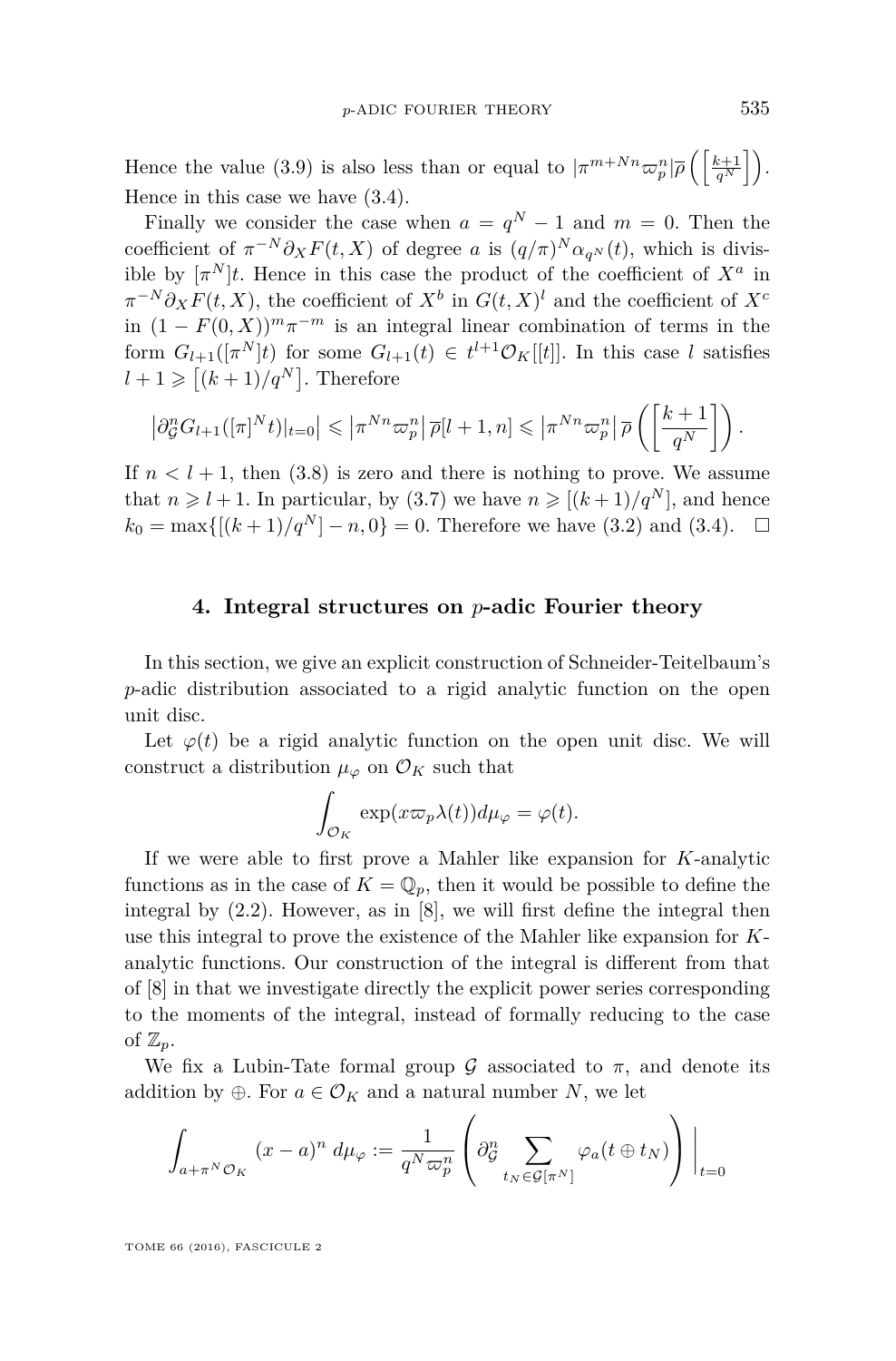where

$$
\varphi_a(t) := \exp(-a\varpi_p \lambda(t))\varphi(t).
$$

We put  $\varphi(t) = \sum_{k=0}^{\infty} c_k t^k$  and  $\varphi_a(t) = \sum_{k=0}^{\infty} c_k^{(a)}$  $k^{(a)}_k t^k$ . Then by Proposition [3.7,](#page-13-5) we have

<span id="page-16-2"></span>
$$
(4.1) \quad \left| \int_{a+\pi^N \mathcal{O}_K} (x-a)^n \, d\mu_{\varphi} \right| \leq \overline{\rho}(0) \left| \frac{\pi}{q} \right|^N |\pi|^{Nn} \sup_k \left\{ |c_k^{(a)}| \overline{\rho} \left( \left[ \frac{k}{q^N} \right] \right) \right\} \right|
$$

$$
\leq \overline{\rho}(0) \left| \frac{\pi}{q} \right|^N |\pi|^{Nn} \sup_k \left\{ |c_k| \overline{\rho} \left( \left[ \frac{k}{q^N} \right] \right) \right\}.
$$

Here for the last estimate, we used the facts that  $c_k^{(a)}$  $\binom{n}{k}$  is an integral linear combination of  $c_0, \ldots, c_k$  and the function  $\overline{\rho}(m)$  for *m* is decreasing.

We define the distribution  $\mu_{\varphi}$  on  $LA_N(\mathcal{O}_K, \mathbb{C}_p)$  as follows. For an element *f* of  $LA_N(\mathcal{O}_K, \mathbb{C}_p)$ , suppose *f* is of the form  $\sum_{n=0}^{\infty} a_n(x-a)^n$  such that  $a_n \pi^{n} \to 0$  if  $n \to \infty$  on  $a + \pi^N \mathcal{O}_K$ . Then we define the integral of *f* on  $a + \pi^N \mathcal{O}_K$  by

<span id="page-16-0"></span>(4.2) 
$$
\int_{a+\pi^N\mathcal{O}_K} f(x) d\mu_{\varphi} := \sum_{n=0}^{\infty} a_n \int_{a+\pi^N\mathcal{O}_K} (x-a)^n d\mu_{\varphi}.
$$

We define

<span id="page-16-1"></span>(4.3) 
$$
\int_{\mathcal{O}_K} f(x) d\mu_{\varphi} = \sum_{a \mod \pi^N} \int_{a+\pi^N \mathcal{O}_K} f(x) d\mu_{\varphi}.
$$

We have to show the well-definedness of the integral.

<span id="page-16-3"></span>PROPOSITION 4.1.

- i) The integral [\(4.2\)](#page-16-0) converges and does not depend on the choice of the representative of *a* mod  $\pi^N$ . The integral [\(4.3\)](#page-16-1) does not depend on the choice of *N*. Hence  $\mu_{\varphi}$  gives a well-defined element of  $D(\mathcal{O}_K, \mathbb{C}_p).$
- ii) For a polynomial  $f(x)$ , we have

$$
\int_{\mathcal{O}_K} f(x) \, d\mu_{\varphi} = f(\varpi_p^{-1} \partial_{\mathcal{G}}) \varphi(t)|_{t=0}.
$$

 $Proof.$  — Since  $\overline{\rho}([k/q^N]) \leq Ckp^{-\frac{k}{eqN(q-1)}}$  for some constant *C* which depends only on  $e, q$  and  $N$ , the value  $\sup_k \{ |c_k| \overline{\rho} \left( \left[ \frac{k}{q^N} \right] \right) \}$  is finite. Hence the convergence follows from  $(4.1)$ . We show that the integral  $(4.2)$  depends only on the class of *a* modulo  $\pi^N$ . Since the integral is convergent, we may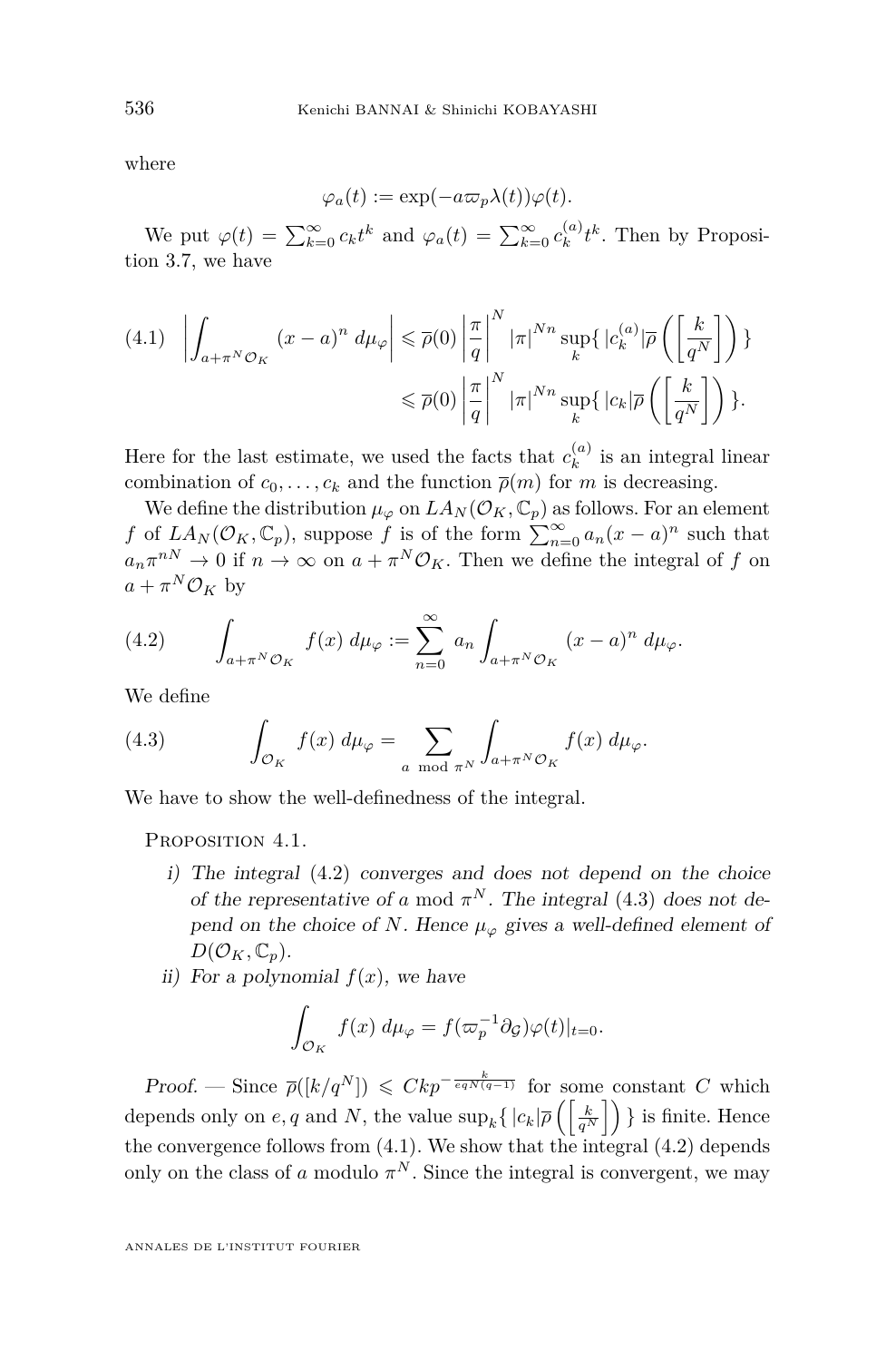assume that *f* is a monomial  $(x - a)^n$ . For *a'* such that  $a' \equiv a \mod \pi^N$ , we put  $b = a' - a$ . Since

$$
(x-a)^n|_{a'+\pi^N\mathcal{O}_K} = \sum_{l=0}^n \binom{n}{l} b^{n-l} (x-a')^l|_{a'+\pi^N\mathcal{O}_K},
$$

it suffices to show that

$$
\int_{a+\pi^N\mathcal{O}_K} (x-a)^n \ d\mu_{\varphi} = \sum_{l=0}^n \binom{n}{l} b^{n-l} \int_{a'+\pi^N\mathcal{O}_K} (x-a')^l \ d\mu_{\varphi}.
$$

This follows from

$$
\varpi_p^{-n} \partial_{\mathcal{G}}^n \varphi_a(t \oplus t_m) = \varpi_p^{-n} \partial_{\mathcal{G}}^n (\exp(b\varpi_p \lambda(t))\varphi_{a'}(t \oplus t_N))
$$
  

$$
= \exp(b\varpi_p \lambda(t)) \sum_{l=0}^n {n \choose l} b^{n-l} \varpi_p^{-l} \partial_{\mathcal{G}}^l (\varphi_{a'}(t \oplus t_m)).
$$

Now we show that the integral [\(4.3\)](#page-16-1) does not depend on *N*. It is sufficient to show the distribution relation

(4.4) 
$$
\int_{a+\pi^N\mathcal{O}_K} f(x) d\mu_{\varphi} = \sum_{b\equiv a \bmod \pi^N} \int_{b+\pi^{N+1}\mathcal{O}_K} f(x) d\mu_{\varphi}
$$

where the sum runs over a representative *b* of  $\mathcal{O}_K/\pi^{N+1}$  such that  $b \equiv a$ mod  $\pi^N$ . To show this, replacing  $\varphi$  by  $\varphi_a$ , we may assume that  $a = 0$  and  $f(x) = x^n$ . Then

$$
q^{N+1}\varpi_{p}^{n} \sum_{b\equiv 0 \mod \pi^{N}} \int_{b+\pi^{N+1}\mathcal{O}_{K}} x^{n} d\mu_{\varphi}
$$
  
\n
$$
= \sum_{b\equiv 0 \mod \pi^{N}} \sum_{i=0}^{k} {n \choose k} b^{n-k} \left( \varpi_{p}^{n-k} \partial_{\mathcal{G}}^{k} \sum_{t_{N+1} \in \mathcal{G}[\pi^{N+1}]} \varphi_{b}(t \oplus t_{N+1}) \right) \Big|_{t=0}
$$
  
\n
$$
= \sum_{b\equiv 0 \mod \pi^{N}} \left( \partial_{\mathcal{G}}^{n} \sum_{t_{N+1} \in \mathcal{G}[\pi^{N+1}]} \exp(b\varpi_{p}\lambda(t))\varphi_{b}(t \oplus t_{N+1}) \right) \Big|_{t=0}
$$
  
\n
$$
= \sum_{t_{N+1} \in \mathcal{G}[\pi^{N+1}]} \left( \sum_{b\equiv 0 \mod \pi^{N}} \exp(-b\varpi_{p}\lambda(t)) \Big|_{t=t_{N+1}} \right) \partial_{\mathcal{G}}^{n} \varphi(t \oplus t_{N+1}) \Big|_{t=0}
$$
  
\n
$$
= q \left( \partial_{\mathcal{G}}^{n} \sum_{t_{N} \in \mathcal{G}[\pi^{N}]} \varphi(t \oplus t_{N}) \right) \Big|_{t=0} = q^{N+1} \varpi_{p}^{n} \int_{\pi^{N} \mathcal{O}_{K}} x^{n} d\mu_{\varphi}.
$$

The above calculation is also true when  $a = N = 0$ , and hence we have

$$
\varpi_p^n \sum_{b \in \mathcal{O}_K/\pi} \int_{b+\pi \mathcal{O}_K} x^n \, d\mu_\varphi = \partial_{\mathcal{G}}^n \varphi(t)|_{t=0}.
$$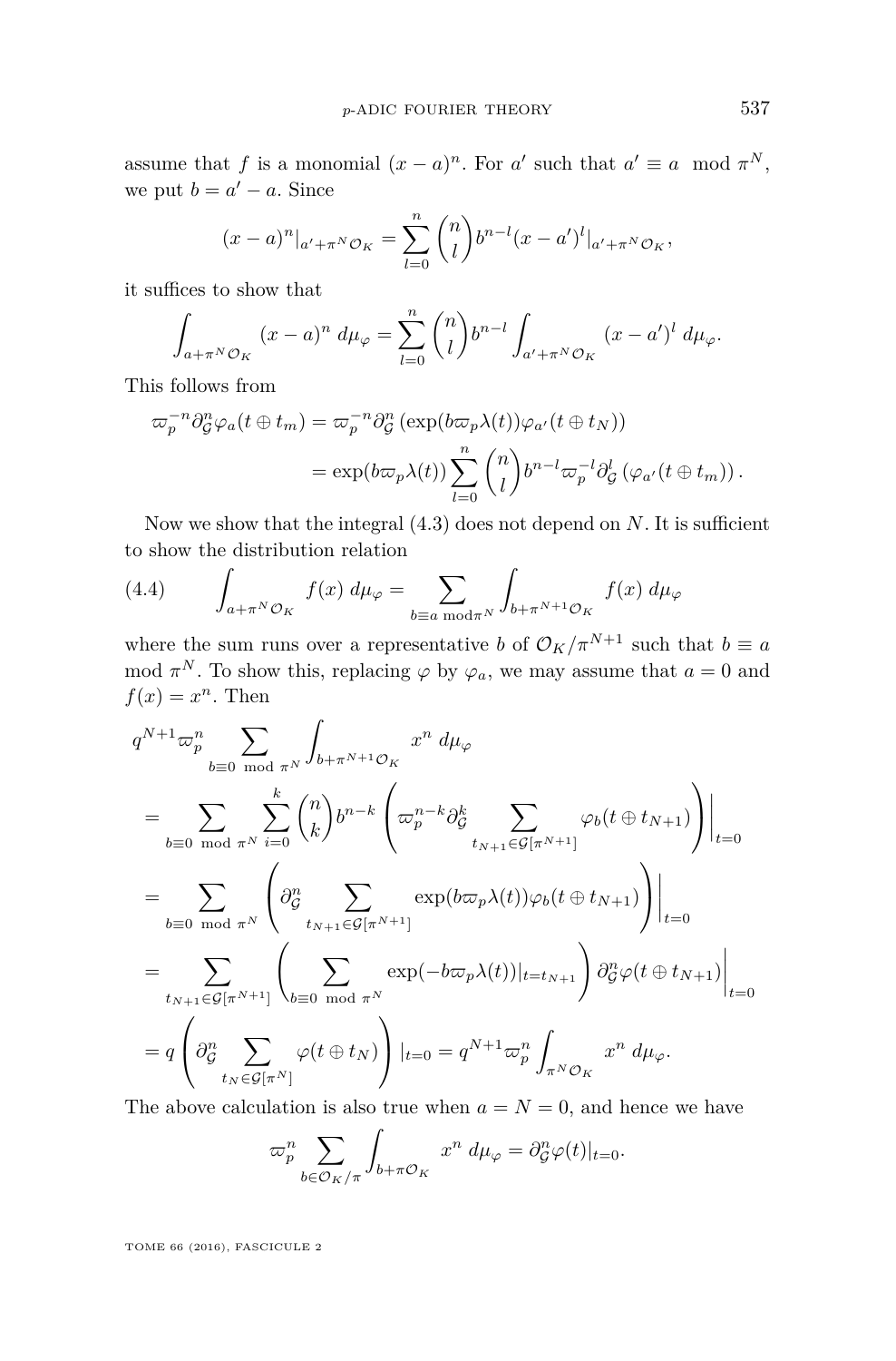Assertion ii) follows from this equality.  $\Box$ 

For  $\varphi(t) = \sum_{k=0}^{\infty} c_k t^k \in R^{\text{rig}},$  we define  $\|\varphi\|_N$  by

(4.5) 
$$
\|\varphi\|_{N} := \max_{k} \left\{ |c_{k}|\overline{\rho} \left( \left[ \frac{k}{q^{N}} \right] \right) \right\}.
$$

 $\text{Since } \overline{\rho} \left( \left[ \frac{k}{q^N} \right] \right) \sim p^{-kr} \text{ where } r = 1/eq^N(q-1), \text{ the value } ||\varphi||_N \text{ is approx$ imately,

$$
\|\varphi\|_{\overline{\mathbf{B}}(p^{-r})} = \max_{x \in \overline{\mathbf{B}}(p^{-r})} \{ \|\varphi(x)\| \}
$$

where  $\overline{\mathbf{B}}(p^{-r}) \subset \mathbb{C}_p$  is the closed disc with radius  $p^{-r}$  at origin.

LEMMA 4.2. — For an element  $a \in \mathcal{O}_K$ , let  $\varphi_a(t) = \exp(-a\varpi_p\lambda(t))\varphi(t)$ as before. Then  $\|\varphi_a\|_N = \|\varphi\|_N$ .

*Proof.* — It suffices to show that  $\|\varphi_a\|_N \le \|\varphi\|_N$ . This follows from the same argument showing  $(4.1)$ .

Then Proposition [3.7](#page-13-5) may rewritten as follows, which is a precise version of Theorem [1.1](#page-3-0) of the introduction.

<span id="page-18-0"></span>THEOREM 4.3.

i) Suppose that the function  $f \in LA_N(\mathcal{O}_K, \mathbb{C}_p)$  is given by a polynomial of degree *d* on  $a + \pi^N \mathcal{O}_K$  for  $a \in \mathcal{O}_K$ . For  $\varphi_k(t) = t^k$ , we have

(4.6) 
$$
\left| \int_{a+\pi^N \mathcal{O}_K} f(x) d\mu_{\varphi_k} \right| \leq \overline{\rho}[0,d] \left| \frac{\pi}{q} \right|^N \, \|f\|_{a,N}.
$$

<span id="page-18-3"></span><span id="page-18-2"></span>We also have

$$
(4.7) \quad \left| \int_{a+\pi^N \mathcal{O}_K} f(x) \, d\mu_{\varphi_k} \right| \leqslant \overline{\rho}(0) \left| \frac{\pi^{k_0(1-\frac{1}{q-1})+N}}{q^N} \right| \, \|f\|_{a,N} \overline{\rho} \left( \left[ \frac{k}{q^N} \right] \right)
$$

<span id="page-18-1"></span>where  $k_0 = \max\{[k/q^N] - d, 0\}$ . Moreover, if  $e \leq p-1$ , then we have

(4.8) 
$$
\left| \int_{a+\pi^N \mathcal{O}_K} f(x) d\mu_{\varphi_k} \right| \leq \left| \frac{\pi}{q} \right|^N \|f\|_{a,N} \overline{\rho} \left( \left[ \frac{k}{q^N} \right] \right).
$$

ii) We have

$$
\left| \int_{a+\pi^N \mathcal{O}_K} f(x) \, d\mu_{\varphi} \right| \, \leqslant \, \overline{\rho}(0) \left| \frac{\pi}{q} \right|^N \, \|f\|_{a,N} \|\varphi\|_N.
$$

Moreover, if  $e \leq p-1$ , then

$$
\left|\int_{a+\pi^N\mathcal{O}_K} f(x) d\mu_{\varphi}\right| \leqslant \left|\frac{\pi}{q}\right|^N \|f\|_{a,N} \|\varphi\|_N.
$$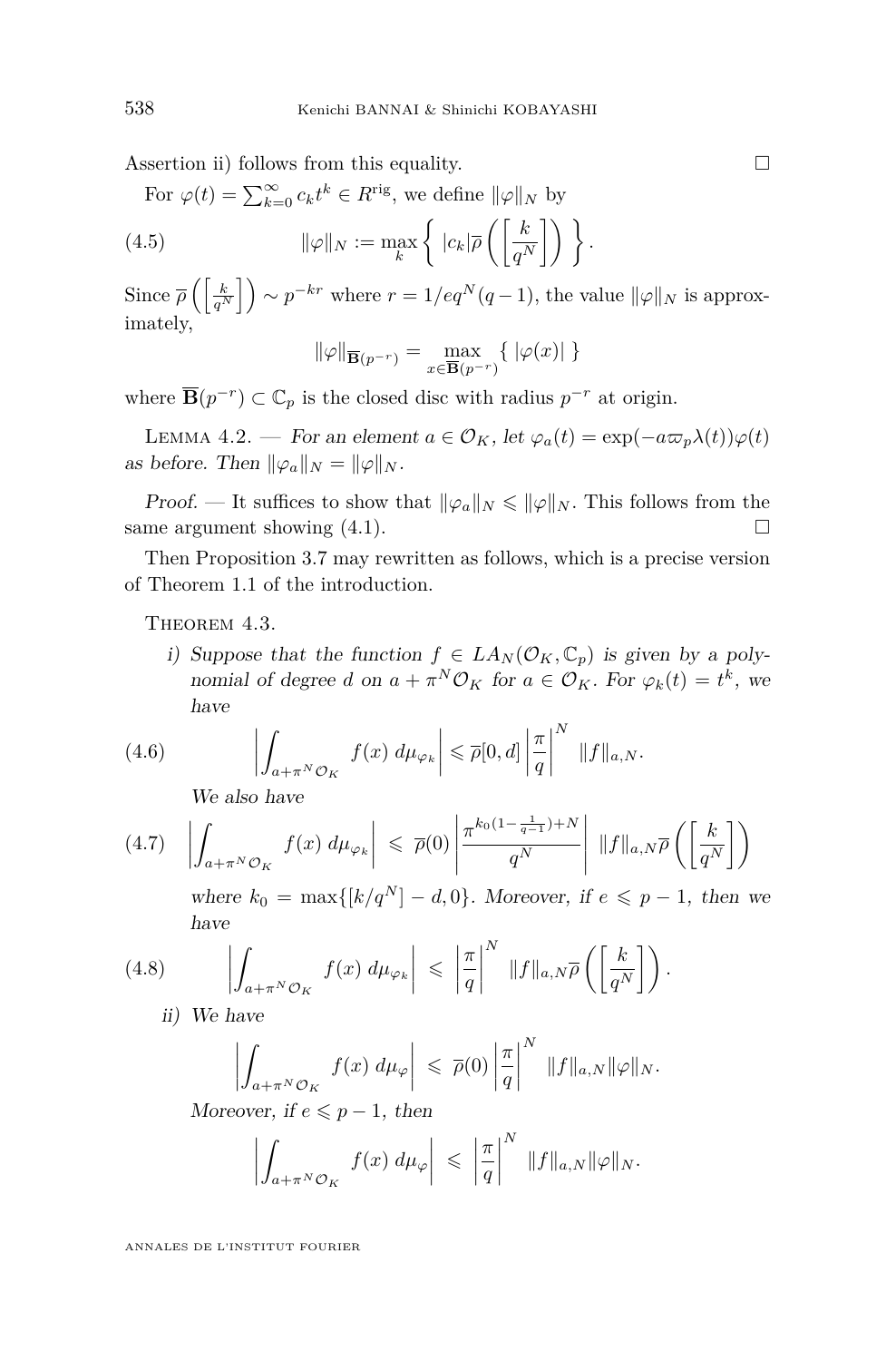COROLLARY  $4.4.$  — We have

(4.9) 
$$
\left| \int_{a+\pi^N \mathcal{O}_K} f(x) d\mu_{\varphi} \right| \leqslant p^{\frac{p}{p-1} + \frac{1}{e(q-1)}} \overline{\rho}(0) |\pi|^N ||f||_{a,N} ||\varphi||_{\mathbf{B}'(p^{-r})}
$$
  
where  $r = 1/eq^N(q-1)$  and

$$
\|\varphi\|_{\mathbf{B}'(p^{-r})} := \max_{k} \left\{ |c_k| k p^{-kr} \right\}.
$$

Moreover, if  $e \leq p-1$ , then

$$
(4.10) \qquad \left| \int_{a+\pi^N \mathcal{O}_K} f(x) \, d\mu_{\varphi} \right| \, \leqslant \, p^{\frac{p}{p-1}+\frac{1}{e(q-1)}} |\pi|^N \, \|f\|_{a,N} \|\varphi\|_{\mathbf{B}'(p^{-r})}.
$$

Proof. — The formula follows from

$$
\overline{\rho}\left(\left[\frac{k}{q^N}\right]\right) \leqslant kq^{-N}p^{\frac{p}{p-1}+\frac{1}{e(q-1)}-\frac{k}{eq^N(q-1)}}.
$$

As before, we define polynomials  $P_n$  by

$$
\exp(x\lambda(T)) = \sum_{n=0}^{\infty} P_n(x)T^n.
$$

Then by formal computation, we have

$$
P_k(\partial_{\mathcal{G}})\varphi(t)|_{t=0} = \frac{1}{k!}\partial^k \varphi(t)|_{t=0}
$$

where  $\partial = d/dt$  (for example, formula 6 of Lemma 4.2 of [\[8\]](#page-29-1)). We let  $\varphi_n(t) =$  $t^n$  and  $\mu_{\varphi_n}$  the distribution associated to  $\varphi_n(t)$ . Then by Proposition [4.1](#page-16-3) ii) we have

$$
\int_{\mathcal{O}_K} P_k(x\varpi_p) d\mu_{\varphi_n} = \sum_{n=0}^{\infty} P_k(\partial_{\mathcal{G}})\varphi_n(t)|_{t=0} = \begin{cases} 1 & (k=n) \\ 0 & (k \neq n). \end{cases}
$$

Hence if  $\varphi(t) = \sum_{k=0}^{\infty} c_k t^k$ , then

$$
\int_{\mathcal{O}_K} P_k(x\varpi_p) \, d\mu_\varphi = c_k.
$$

Equivalently,

$$
\varphi(t) = \int_{\mathcal{O}_K} \exp(x\varpi_p \lambda(t)) d\mu_\varphi.
$$

<span id="page-19-0"></span>PROPOSITION 4.5. — For  $N \geq 1$ , we have

$$
\left|\frac{q}{\pi}\right|^N \overline{\rho}\left(\left[\frac{n}{q^N}\right]\right)^{-1} c^{-1} \leqslant ||P_n(x\varpi_p)||_N \leqslant \underline{\rho}\left(\left[\frac{n}{q^N}\right]\right)^{-1}
$$

where  $c = 1$  if  $e \leq p - 1$  and  $c = \overline{\rho}(0)$ , otherwise.

TOME 66 (2016), FASCICULE 2

 $\Box$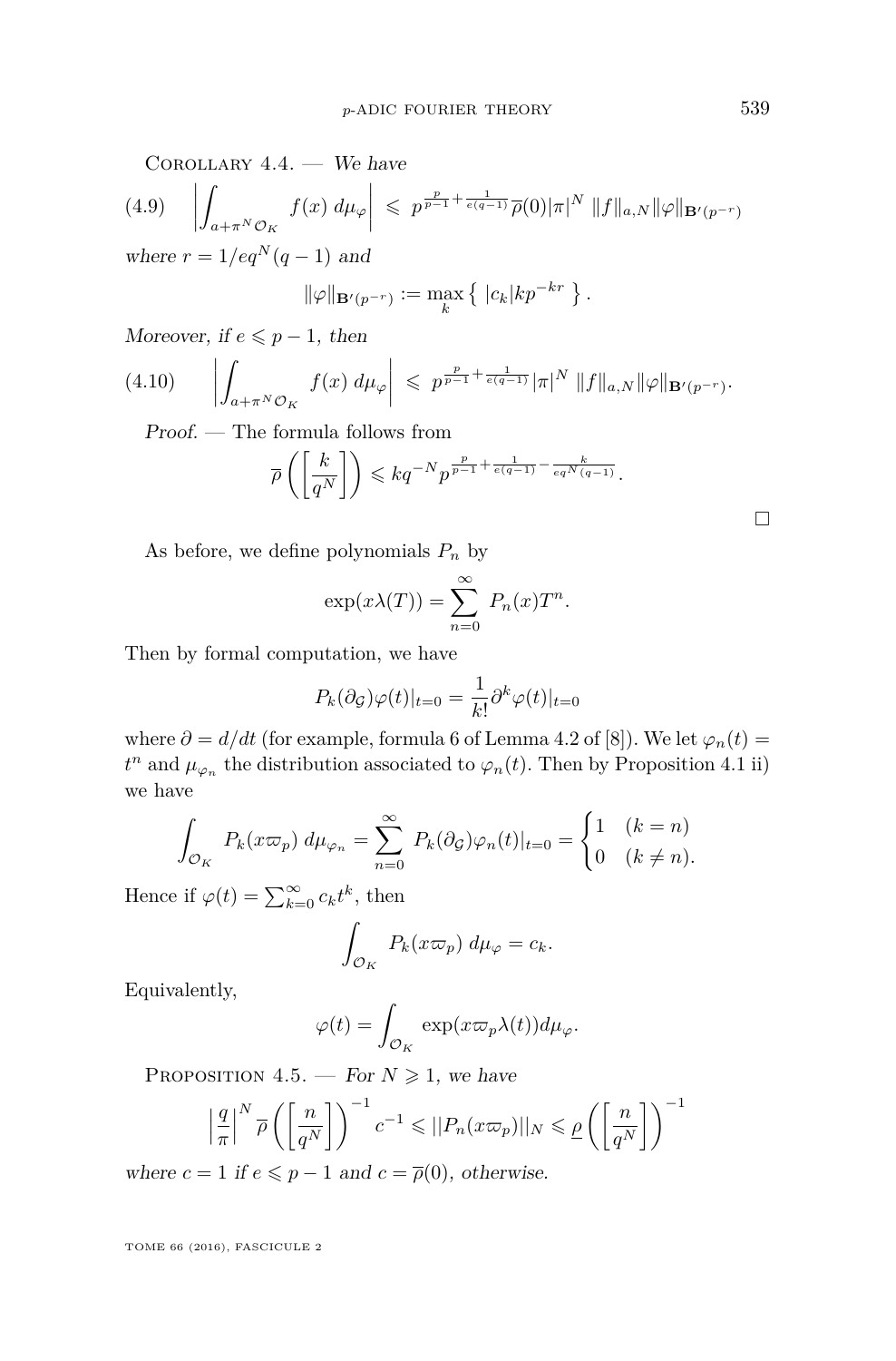Proof. We have  
\n
$$
1 = \left| \int_{\mathcal{O}_K} P_n(x \varpi_p) d\mu_{\varphi_n} \right| \le \max_a \{ \left| \int_{a + \pi^N \mathcal{O}_K} P_n(x \varpi_p) d\mu_{\varphi_n} \right| \}
$$
\n
$$
\le \left| \frac{\pi}{q} \right|^N ||P_n(x \varpi_p)||_N \ \overline{\rho} \left( \left[ \frac{n}{q^N} \right] \right) \overline{\rho}(0).
$$

Similarly, if  $e \leq p-1$ , then by using [\(4.8\)](#page-18-1), we obtain the lower estimate.

For the upper estimate, we put  $P_n(x \pi^N \varpi_p) = \sum_{k=1}^n a_k^{(n)}$  $\binom{n}{k} x^k$  for  $n \geqslant 1$ . By the definition of  $P_n$ , the value  $a_k^{(n)}$  $\int_{k}^{(n)}$  is the coefficient of  $t^n$  of  $\varpi_p^k \lambda([\pi^N]t)^k/k!$ . Since  $\underline{\rho}(k)$  is decreasing with *k*, we may assume that  $\lambda(t) = \sum_{l=0}^{\infty} t^{q^l}/\pi^l$ . Since  $[\pi^N]t \equiv t^{q^N} \mod \pi$ , we have

$$
\lambda([\pi^N]t) \equiv \lambda(t^{q^N}) + \pi t f(t)
$$

for some  $f(t) \in \mathcal{O}_{\mathbb{C}_p}[[t]]$ . (cf. [\[6,](#page-29-9) Lemma 4].) Hence we have

$$
\frac{\varpi_p^k \lambda([\pi^N]t)^k}{k!} = \sum_{i=0}^k t^i f(t)^i \frac{\varpi_p^i \pi^i}{i!} \frac{\varpi_p^{k-i} \lambda(t^{q^N})^{k-i}}{(k-i)!}.
$$

Therefore by Proposition [3.5](#page-11-0) we have

$$
|a_k^{(n)}| \leqslant \underline{\rho} \left( \left[ \frac{n}{q^N} \right] \right)^{-1}.
$$

Hence we have  $||P_n(x\varpi_p)||_{0,N} \leqslant \underline{\rho}\left(\left[\frac{n}{q^N}\right]\right)^{-1}$ . Then by the formula before Lemma 4.4 of [\[8\]](#page-29-1), for  $a \in \mathcal{O}_K$ , we have

$$
||P_n(x\varpi_p)||_{a,N} \leq \max_{0 \leq i \leq n} ||P_i(x\varpi_p)||_{0,N} \leq \underline{\rho}\left(\left[\frac{n}{q^N}\right]\right)^{-1}.
$$

Now we prove that our definition of the distribution coincides with that of Schneider-Teitelbaum. Namely, we will prove that the distribution has the characterization property [\(2.3\)](#page-7-0).

THEOREM 4.6. — Let  $\mu_{\varphi}$  be the distribution associated to a rigid analytic function  $\varphi(t)$  on the open unit disc. Then

$$
\varphi(t) = \int_{\mathcal{O}_K} \exp(x\varpi_p \lambda(t)) d\mu_\varphi.
$$

Conversely, for every distribution  $\mu$ , there exists a unique rigid analytic function  $\varphi$  such that  $\mu = \mu_{\varphi}$ . Then  $\varphi$  is the Fourier transform of  $\mu$ , and we have  $F_{\mu_{\varphi}} = \varphi$ . In particular, we have an isomorphism of algebras,

$$
D(\mathcal{O}_K,\mathbb{C}_p)\cong R^{\text{rig}}.
$$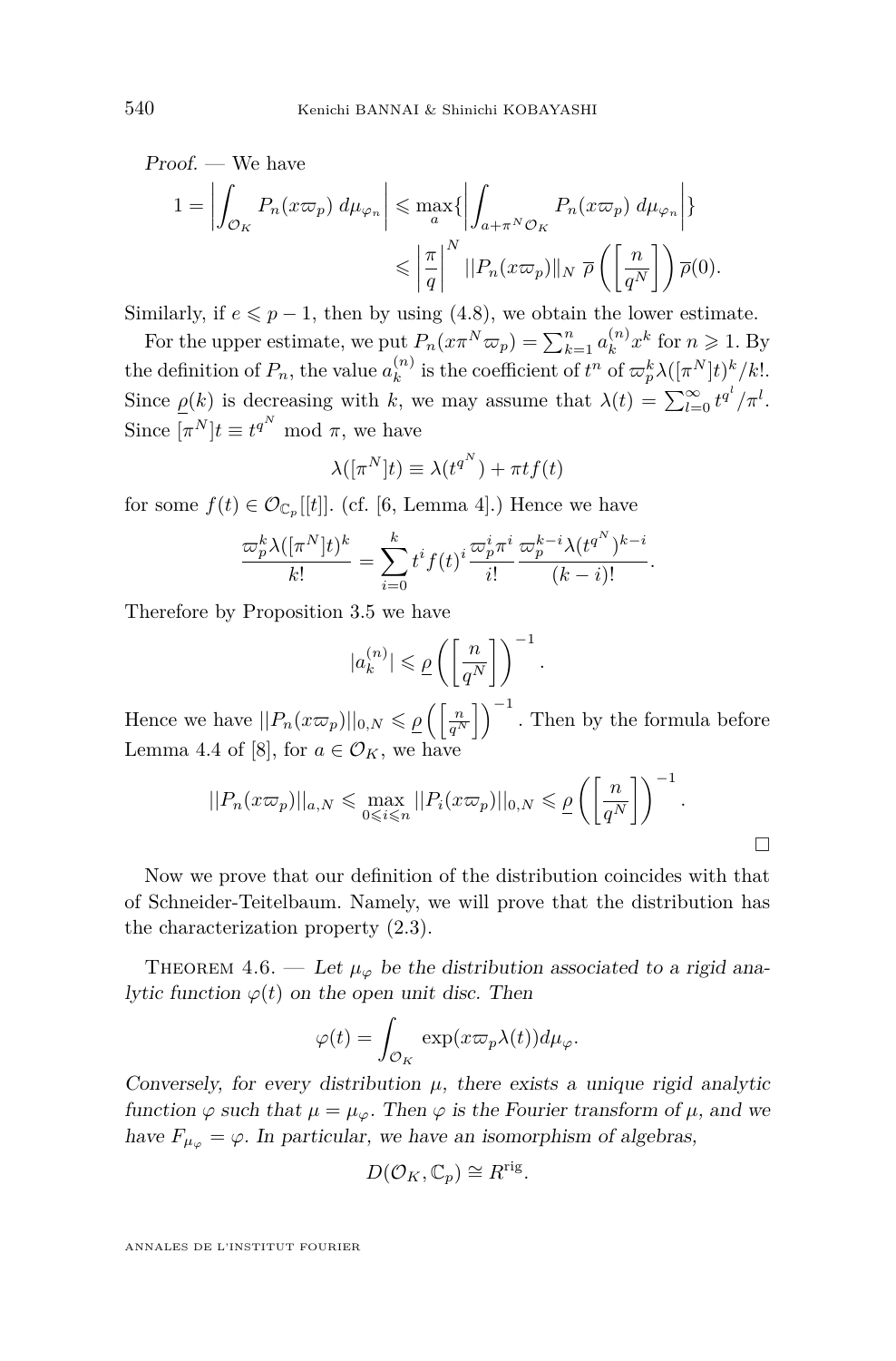Proof. — We have already shown the first assertion. For a given  $\mu$ , we put

$$
c_k := \int_{\mathcal{O}_K} P_k(x\varpi_p) \, d\mu.
$$

Since the distribution is a continuous linear operator on the *p*-adic Banach space  $LA_N(\mathcal{O}_K, \mathbb{C}_p)$  for every natural number *N*, there exists a positive constant *C* depending only on  $\mu$  and *N* such that

$$
|c_k| = \left| \int_{\mathcal{O}_K} P_k(x\varpi_p) \, d\mu \right| \leqslant C \|P_k(x\varpi_p)\|_N \leqslant C p^{-\frac{1}{p-1} + \frac{k}{eq^N(q-1)}}
$$

where for the last inequality, we used Proposition [3.1](#page-8-0) and Proposition [4.5.](#page-19-0) Hence for any  $0 \le r < 1$ , if we choose sufficiently large *N*, we have  $|c_k|r^k \to$ 0 when  $k \to \infty$ . Hence  $\varphi(t) = \sum_{k=0}^{\infty} c_k t^k$  is a rigid analytic function on the open unit disc. Then by construction

$$
\varphi(t) = \int_{\mathcal{O}_K} \exp(x \varpi_p \lambda(t)) d\mu.
$$

Since the function  $(x - a)|_{a + \pi^N \mathcal{O}_K}$  is given by

$$
\frac{1}{q^N \varpi_p^n} \partial_{\mathcal{G}}^n \left( \sum_{t_N \in \mathcal{G}[\pi^N]} \exp((x-a)\varpi_p \lambda(t))|_{t=t \oplus t_N} \right) |_{t=0},
$$

we have

$$
\int_{a+\pi^N \mathcal{O}_K} (x-a)^n d\mu = \frac{1}{q^N \varpi_p^n} \partial_{\mathcal{G}}^n \sum_{t_N \in \mathcal{G}[\pi^N]} \varphi_a(t \oplus t_N)|_{t=0}
$$

$$
= \int_{a+\pi^N \mathcal{O}_K} (x-a)^n d\mu_{\varphi}.
$$

Since  $\pi^{-n} (x - a)^n |_{a + \pi^N \mathcal{O}_K}$  for  $a \in \mathcal{O}_K$  and  $n = 0, 1, \cdots$  are topological generators of  $LA_n(\mathcal{O}_K, \mathbb{C}_p)$ , we have

$$
\int_{\mathcal{O}_K} f(x) d\mu = \int_{\mathcal{O}_K} f(x) d\mu_{\varphi}
$$

for all  $f \in LA_N(\mathcal{O}_K, \mathbb{C}_p)$ . Hence  $\mu = \mu_\varphi$ .

Now we prove Theorem [4.7.](#page-21-0)

<span id="page-21-0"></span>THEOREM 4.7.

*i*) The series  $\sum_{n=0}^{\infty} a_n P_n(x \varpi_p)$  converges to an element of  $LA_N(\mathcal{O}_K, \mathbb{C}_p)_0$  for  $a_n$  satisfying

$$
|a_n| \leq \underline{\rho}\left(\left[\frac{n}{q^N}\right]\right), \qquad \lim_{n\to 0} |a_n|/\underline{\rho}\left(\left[\frac{n}{q^N}\right]\right) = 0.
$$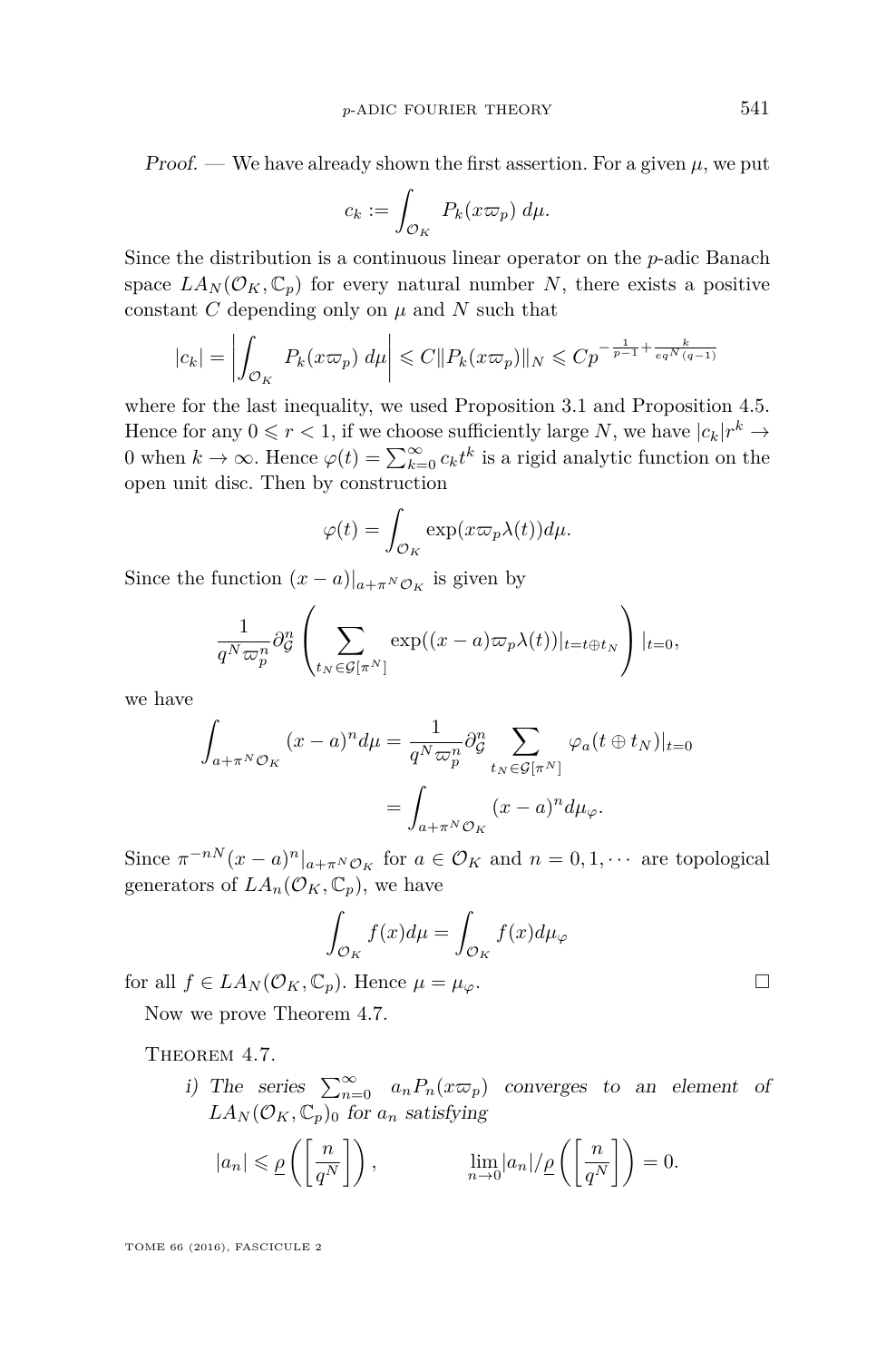ii) If  $f(x) \in LA_N(\mathcal{O}_K, \mathbb{C}_p)_0$ , then it has an expansion

$$
f(x) = \sum_{n=0}^{\infty} a_n P_n(x \varpi_p)
$$

of the form

$$
|a_n| \leqslant c \left| \frac{\pi}{q} \right|^N \overline{\rho} \left( \left[ \frac{n}{q^N} \right] \right), \qquad \lim_{n \to 0} |a_n| / \overline{\rho} \left( \left[ \frac{n}{q^N} \right] \right) = 0,
$$

where  $c = 1$  if  $e \leq p - 1$ , and  $c = \overline{\rho}(0)$ , otherwise.

Proof.  $-$  i) follows from Proposition [4.5.](#page-19-0) For ii), we proceed as in the proof of Theorem 4.7 of [\[8\]](#page-29-1) except the estimate of the Mahler coefficients. We put

$$
a_n := \int_{\mathcal{O}_K} f(x) \, d\mu_{\varphi_n}.
$$

Then by Theorem [4.3,](#page-18-0) we have

$$
|a_n| = \left| \int_{\mathcal{O}_K} f(x) \, d\mu_{\varphi_n} \right| \leqslant c \left| \frac{\pi}{q} \right|^N \overline{\rho} \left( \left[ \frac{n}{q^N} \right] \right).
$$

We next prove the limit in ii). We may assume that  $f(x) = \sum_{i=0}^{\infty} c_i(x-a)^i$ on  $a + \pi^N \mathcal{O}_K$  and  $f(x) = 0$  outside of  $a + \pi^N \mathcal{O}_K$ . For a given  $\epsilon > 0$ , we can take  $N_0$  so that

$$
\|\sum_{i=N_0}^{\infty} c_i(x-a)^i\|_{a,N} < \epsilon.
$$

Hence by [\(4.7\)](#page-18-2), we have

$$
\left| \int_{a+\pi^N \mathcal{O}_K} \sum_{i=N_0}^{\infty} c_i (x-a)^i \ d\mu_{\varphi_n} \right| \leqslant \epsilon C_1 \overline{\rho} \left( \left[ \frac{n}{q^N} \right] \right)
$$

where  $C_1$  is a positive constant independent of  $n$ . On the other hand, also by [4.7,](#page-18-2) we have

$$
\left| \int_{a+\pi^N \mathcal{O}_K} \sum_{i=0}^{N_0} c_i (x-a)^i \, d\mu_{\varphi_n} \right| \leqslant C_2 p^{-\frac{n_0}{e} \left(1 - \frac{1}{q-1}\right)} \overline{\rho} \left( \left[ \frac{n}{q^N} \right] \right)
$$

where  $n_0 = \max\{[n/q^N] - N_0, 0\}$  and  $C_2$  is a positive constant independent of *n*. Hence we have

$$
\left| \int_{a+\pi^N \mathcal{O}_K} f(x) \, d\mu_{\varphi_n} \right| \leq \epsilon \, C_1 \overline{\rho} \left( \left[ \frac{n}{q^N} \right] \right)
$$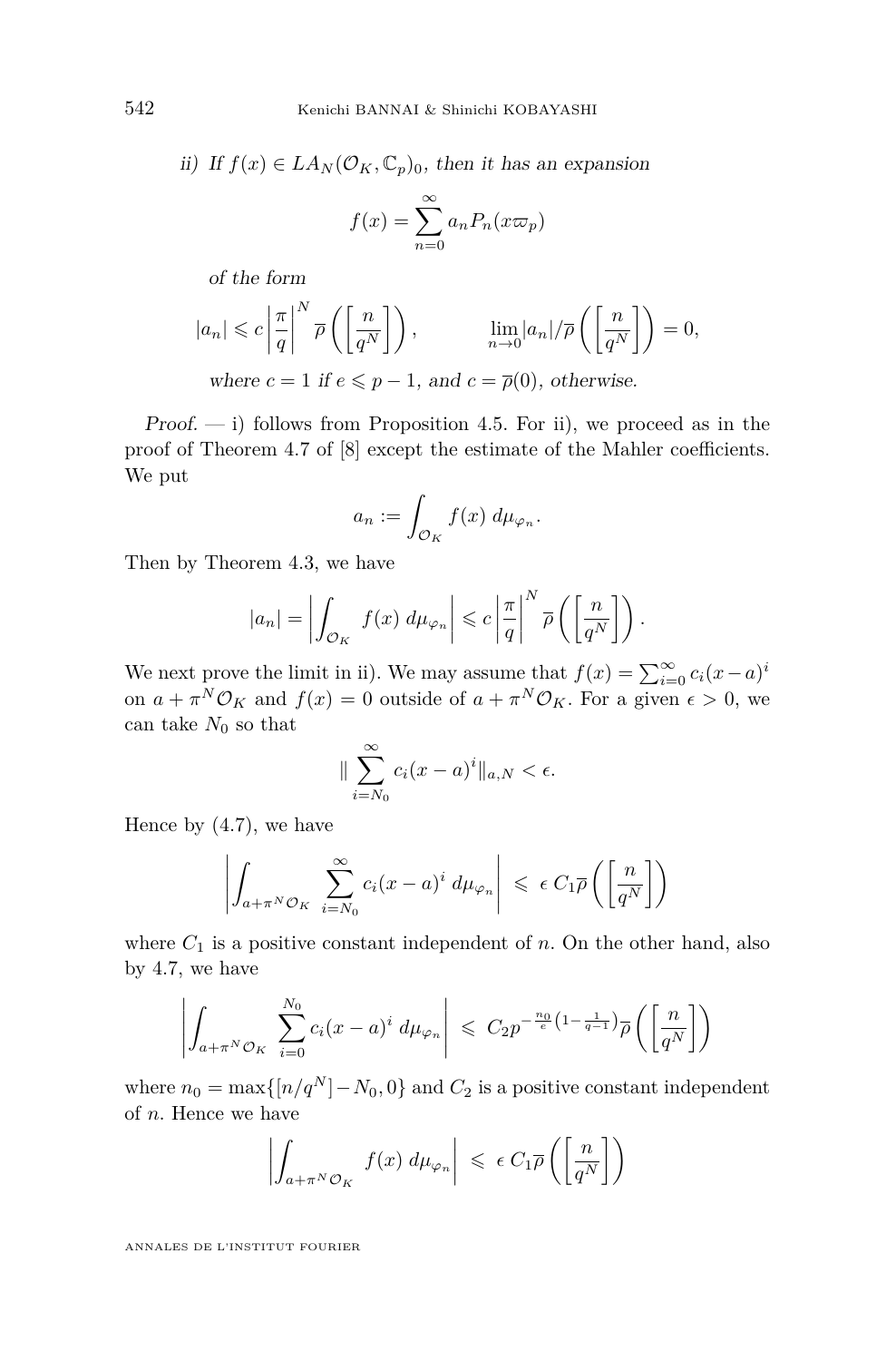for sufficiently large *n*. Hence we have  $|a_n|/\overline{\rho} \left( \frac{n}{q^N} \right) \rightarrow 0$  when  $n \rightarrow$  $\infty$ . Then by i), the series  $\sum_{k=0}^{\infty} a_n P_n(x \varpi_p)$  converges to a function in  $LA_N(\mathcal{O}_K, \mathbb{C}_p)$ . We put

$$
g(x) = f(x) - \sum_{k=0}^{\infty} a_n P_n(x \varpi_p).
$$

Then we have  $\int_{\mathcal{O}_K} g(x) d\mu_{\varphi_n} = 0$  for all *n*, and hence  $\int_{\mathcal{O}_K} g(x) d\mu = 0$  for all distribution  $\mu$ . Considering the Dirac distribution  $\delta_a : h \mapsto h(a)$ , we have  $g(a) = 0$  for any *a*. Hence  $f(x) = \sum_{n=0}^{\infty} a_n P_n(x \varpi_p)$ .

<span id="page-23-0"></span>COROLLARY  $4.8.$  - Suppose

$$
e_{N,n} = \underline{\gamma}\left(\left[\frac{n}{q^N}\right]\right) P_n(x\varpi_p), \qquad (n = 0, 1, \dots),
$$

where  $\gamma(u)$  is an element in  $\mathbb{C}_p$  satisfying  $\rho(u) = |\gamma(u)|$ . If  $L_N$  is the  $\mathcal{O}_{\mathbb{C}_p}$ module topologically generated by *eN,n*, then

$$
\overline{\rho}(0)^{-2}\left|\frac{q}{\pi}\right|^N LA_N(\mathcal{O}_K,\mathbb{C}_p)_0 \ \subset \ L_N \ \subset \ LA_N(\mathcal{O}_K,\mathbb{C}_p)_0.
$$

In particular, the functions  $e_n$  form a topological basis of the *p*-adic Banach space  $LA_N(\mathcal{O}_K, \mathbb{C}_p)$ . Moreover, if  $e \leq p-1$ , then

$$
\left|\frac{q}{\pi}\right|^{N+1}LA_N(\mathcal{O}_K,\mathbb{C}_p)_0 \ \subset \ L_N \ \subset \ LA_N(\mathcal{O}_K,\mathbb{C}_p)_0.
$$

In addition, if  $\mathcal{O}_K = \mathbb{Z}_p$ , we recover Amice's result, namely that

$$
\left[\frac{n}{p^N}\right]!\binom{x}{n}
$$

for  $n = 0, 1, \cdots$  form a topological basis of  $LA_N(\mathbb{Z}_p, \mathbb{C}_p)_0$ .

#### **5. Relations to Katz's and Chellali's results.**

As an application, we reprove Katz's and Chellali's results ([\[4\]](#page-29-3), [\[7\]](#page-29-2)) by using our results.

First we recall results of Katz [\[7\]](#page-29-2) and Chellali [\[4\]](#page-29-3). Let *E* be an elliptic curve with complex multiplication by the ring of integer  $\mathcal{O}_{\mathcal{K}}$  of an imaginary quadratic field  $K$ . For simplicity, we assume that E is defined over  $K$ , and fix a Weierstrass model

$$
y^2 = 4x^3 - g_2x - g_3, \qquad g_2, g_3 \in \mathcal{O}_{\mathcal{K}}
$$

of  $E/K$ . Let p be an odd prime. We assume that p is inert in K and does not divide the discriminant of the above Weierstrass model, or equivalently, *E*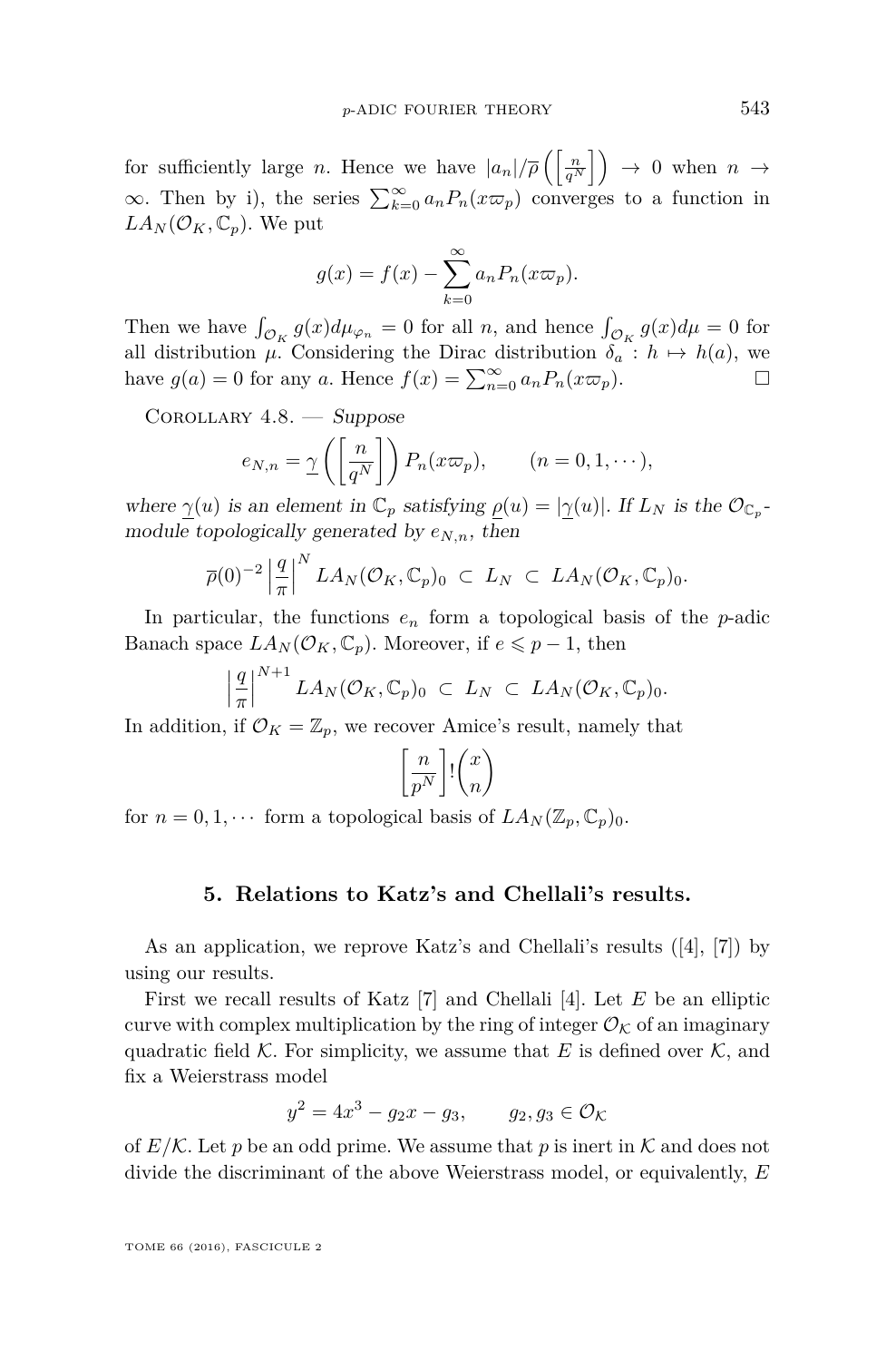has good supersingular reduction at *p*. Then the Bernoulli-Hurwitz number  $BH(n)$  is defined by

$$
\wp(z) = \frac{1}{z^2} + \sum_{n \geqslant 2} \frac{BH(n+2)}{n+2} \frac{z^n}{n!},
$$

where  $\wp(z)$  is the Weierstrass  $\wp$ -function for the model. Let  $\epsilon$  be a root of unity in  $\mathcal{O}_{\mathcal{K}}$  such that the multiplication by  $-\epsilon p$  gives the Frobenius  $(x, y) \mapsto (x^{p^2}, y^{p^2})$  of *E* mod *p*. Let  $\gamma$  be a unit in the Witt ring  $W(\overline{\mathbb{F}}_p)$ such that

$$
\gamma^{p^2-1} = -\epsilon^{-1} \frac{p^2!}{p^{p+1}(p^2-1)}.
$$

For a fixed  $b \in \mathcal{O}_K$  prime to p, we put

$$
L(n) = \frac{(1 - b^{n+2})(1 - p^n)}{\gamma^n p^{[np/(p^2 - 1)]}} \frac{BH(n+2)}{n+2}
$$

*.*

THEOREM 5.1 (Katz [\[7\]](#page-29-2)). — The number  $L(n)$  is integral. Let l and n be non-negative integers. Then

$$
L(n + pl(p2 - 1)) \equiv L(n) \mod pl.
$$

Later, Chellali [\[4\]](#page-29-3) refined the congruences as follows.

THEOREM 5.2 (Chellali [\[4\]](#page-29-3)). — Let *l* and *n* be non-negative integers. If  $n \not\equiv 0 \mod p^2 - 1$ , we have

$$
L(n + pl(p2 - 1)) \equiv L(n) \mod pl+1.
$$

If  $n \equiv 0 \mod p^2 - 1$  and  $n \neq 0$ , put  $L'(n) = L(n)/n$ , then  $L'(n+p^l(p^2-1)) \equiv L'(n) \quad \text{mod } p^{l+1}.$ 

In the following, let *K* be the unramified quadratic extension of  $\mathbb{Q}_p$  and let  $\mathcal G$  be the Lubin-Tate group of height  $h = 2$  associated to the uniformizer  $\pi = -\epsilon p$ . We assume that  $[\pi]T = \pi T + T^q$  for  $q = p^2$  is an endomorphism of  $G$ . It is known that the formal group of  $E$  at  $p$  is isomorphic to  $G$ .

<span id="page-24-0"></span>PROPOSITION 5.3. — Let  $\varphi$  be an integral power series and let  $\mu_{\varphi}$  be the corresponding distribution associated to  $\varphi$ .

i) We have

$$
\left| \int_{\mathcal{O}_K^\times} x^n \, d\mu_\varphi \right| \leqslant p.
$$

ii) If  $m \equiv n \mod p^l(q-1)$ , then

$$
\left| \int_{\mathcal{O}_K^\times} \left( x^m - x^n \right) \, d\mu_\varphi \right| \leqslant p^{-l + \frac{p}{q-1}}.
$$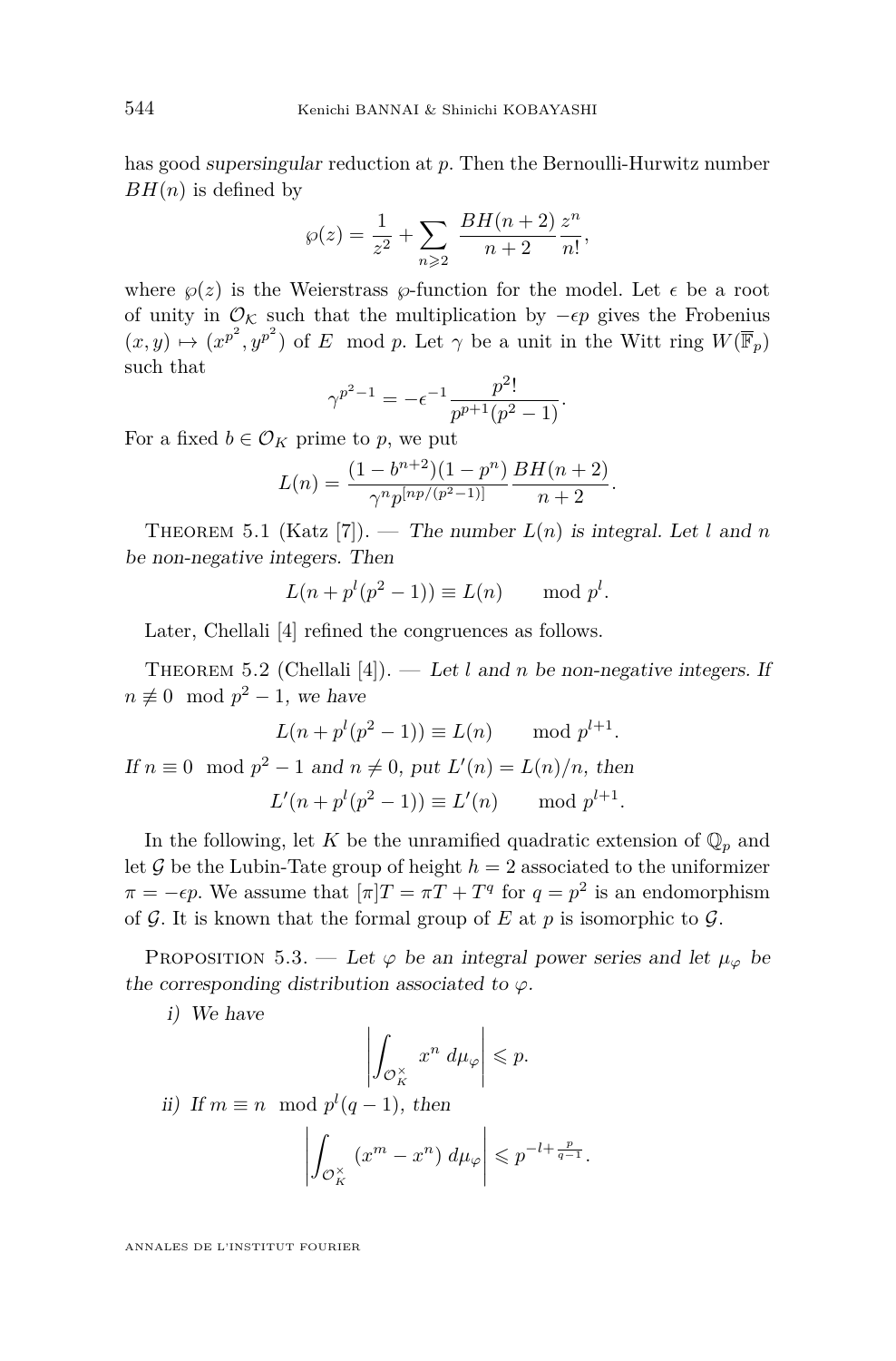iii) If 
$$
(q-1)|n
$$
 and  $m \equiv n \mod p^{l}(q-1)$ , then  

$$
\left| \int_{\mathcal{O}_K^{\times}} \left( \frac{x^m - 1}{m} - \frac{x^n - 1}{n} \right) d\mu_{\varphi} \right| \leqslant p^{-l-1 + \frac{2p}{q-1}}.
$$

Proof. — We have

$$
\int_{a+\pi\mathcal{O}_K} x^n \ d\mu_{\varphi} = a^n \int_{a+\pi\mathcal{O}_K} d\mu_{\varphi} + \sum_{k=1}^n \int_{a+\pi\mathcal{O}_K} {n \choose k} (x-a)^k a^{n-k} \ d\mu_{\varphi}.
$$

Then by the estimate [\(4.6\)](#page-18-3) the absolute value of the first integral is less than or equal to *p*. By the estimate [\(4.8\)](#page-18-1), the absolute value of the second integral is also less than or equal to *p* since  $||(x - a)||_{a,1}\bar{\rho}(0) = 1$ . We put  $m - n = k(q - 1)$ . Then

$$
x^{m} - x^{n} = x^{n} \sum_{i=1}^{k} {k \choose i} (x^{q-1} - 1)^{i}
$$
  
=  $kx^{n} (x^{q-1} - 1) + x^{n} \sum_{i=2}^{k} k {k-1 \choose i-1} \frac{(x^{q-1} - 1)^{i}}{i}$   
=  $k \left( c_{0} + c_{1} (x - a) + c_{2} \frac{(x - a)^{2}}{2} + c_{3} \frac{(x - a)^{3}}{3} + \cdots \right)$ 

where  $c_i$  are integers satisfying  $p|c_0$ . Since  $||(x-a)^i/i||_{a,1} \leqslant p^{-2}$  for  $i \geqslant 2$ , the assertion ii) follows from the estimates [\(4.6\)](#page-18-3).

For an integer *s*, we have

$$
\frac{(x^{q-1})^s - 1}{s} = \sum_{i=1}^{\infty} \frac{(\log_p x^{q-1})^i}{i!} s^{i-1}
$$

$$
= \sum_{i=1}^{\infty} \sum_{n=i}^{\infty} c_{i,n} \frac{(x^{q-1} - 1)^n}{n!}
$$

$$
= \sum_{i=1}^{\infty} \sum_{j+k \ge i}^{\infty} c_{i,j,k} \frac{\pi^k}{k!} \frac{(x-a)^j}{j!} s^{i-1}
$$

for some integers  $c_{i,n}$  and  $c_{i,j,k}$ . If we write  $m = s_1(q-1)$  and  $n = s_2(q-1)$ , then

$$
\frac{(x^{q-1})^{s_1}-1}{s_1}-\frac{(x^{q-1})^{s_2}-1}{s_2}=\sum_{i\geqslant 2,j+k\geqslant i}^\infty c_{i,j,k}\frac{\pi^k}{k!}\frac{(x-a)^j}{j!}(s_1^{i-1}-s_2^{i-1})
$$

By the estimate [\(4.6\)](#page-18-3), the integral of  $\frac{\pi^k}{k!}$ *k*! (*x*−*a*) *j*  $\frac{(-a)^j}{j!}$  is divisible by  $p^{1-\frac{2p}{q-1}}$ . The assertion iii) follows from this fact.  $\Box$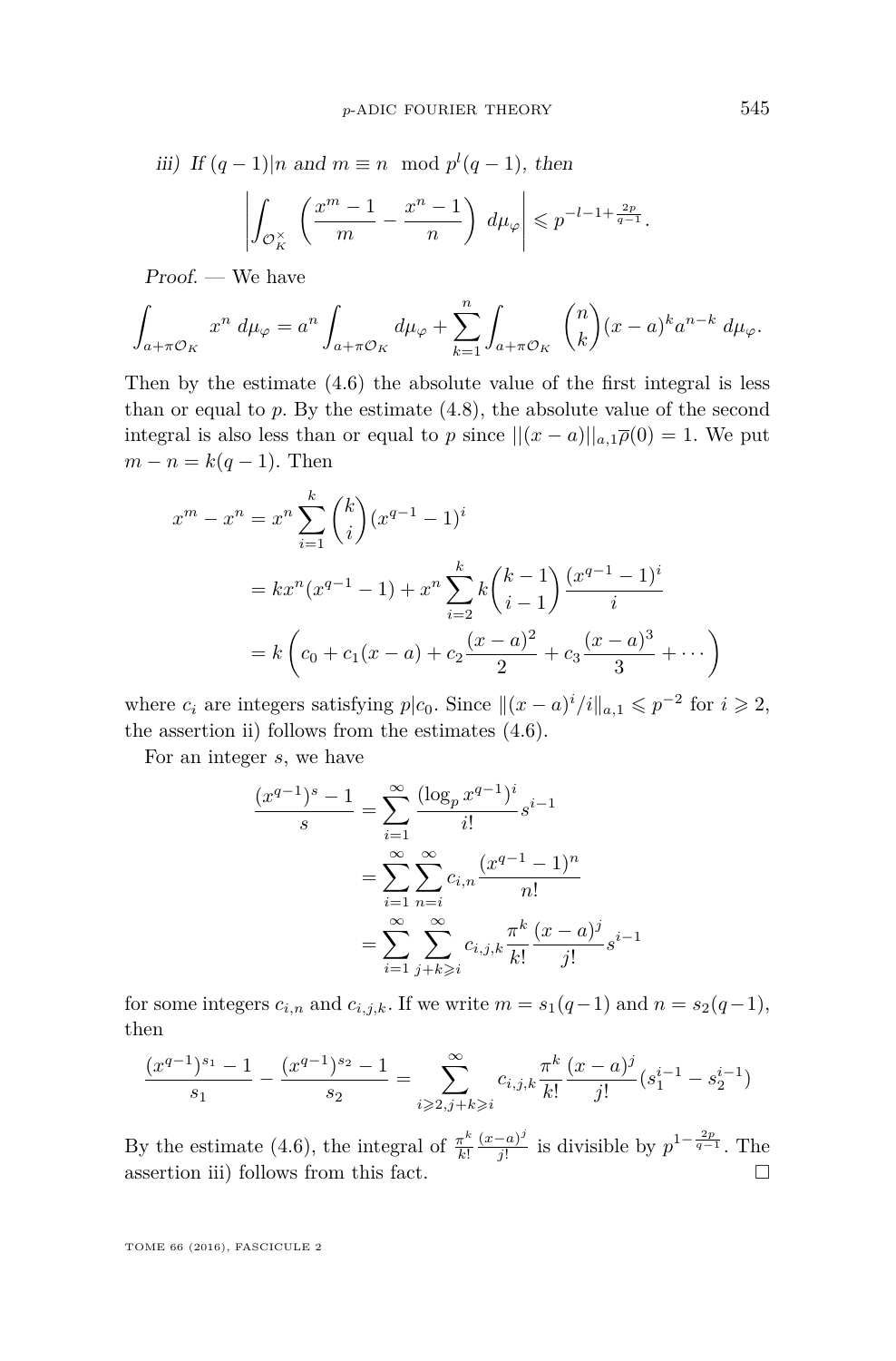For  $b \in \mathcal{O}_K$  prime to p, we put

$$
\wp_b(z) = (1 - b^2[b]^*)\wp(z)
$$

and  $\phi(t) = \wp_b(z)|_{z=\lambda(t)}$ . Then  $\wp_b(z)$  has no pole at  $z = 0$  and

$$
\wp_b(z) = \sum_{n \geqslant 2} (1 - b^{n+2}) \, \frac{BH(n+2)}{n+2} \frac{z^n}{n!}.
$$

It is known that  $\phi(t)$  is an integral power series. Similarly, for  $c \in \mathcal{O}_K$ prime to *p*, we put

$$
\zeta_c(z) = (c - [c]^*)\zeta(z), \qquad \zeta_{b,c}(z) = (1 - b[b]^*)\zeta_c(z),
$$

where  $\zeta(z)$  is the Weierstrass zeta function and  $\psi(t) = \zeta_{b,c}(z)|_{z=\lambda(t)}$ . Note that  $\zeta_c(z)$  is double periodic and  $\zeta_{b,c}(z)$  has no pole at  $z = 0$ . Then

$$
\zeta_{b,c}(z) = \sum_{n \geqslant 3} (c - c^n)(1 - b^{n+1}) \frac{BH(n+1)}{n+1} \frac{z^n}{n!}
$$

and  $\psi(t)$  is an integral power series.

Lemma 5.4.

$$
\sum_{z_0 \in \frac{1}{p} \Gamma/\Gamma} \wp_b(z+z_0) = p^2 \wp_b(pz), \sum_{z_0 \in \frac{1}{p} \Gamma/\Gamma} \zeta_c(z+z_0) = p \zeta_c(pz).
$$

Proof. — It is known that

$$
\sum_{z_0 \in \frac{1}{p} \Gamma/\Gamma} \wp(z + z_0) = p^2 \wp(pz).
$$

The first formula follows from this. The above formula also shows that for a set *S* of representatives of  $\frac{1}{p}\Gamma/\Gamma$ , there exists a constant *A*(*S*) such that

$$
\sum_{z_0 \in S} \zeta(z + z_0) = p\zeta(pz) + A(S).
$$

We take *S* so that  $S = -S$ . Then since  $\zeta(z)$  is an odd function,  $A(S)$  should be zero. Therefore,

$$
\sum_{z_0 \in S} \zeta_c(z+z_0) = p\zeta_c(pz).
$$

Since  $\zeta_c(z)$  is an elliptic function, the left-hand side does not depend on the choice of *S*.

PROPOSITION 5.5. — We put  $B(n) = BH(n+2)/(n+2)$  if  $n \ge 2$  and 0 if  $n = -1, 0, 1$ . For  $n \ge 0$ , we have

$$
\varpi_p^n \int_{\mathcal{O}_K^{\times}} x^n d\mu_{\phi} = (1 - p^n)(1 - b^{n+2})B(n),
$$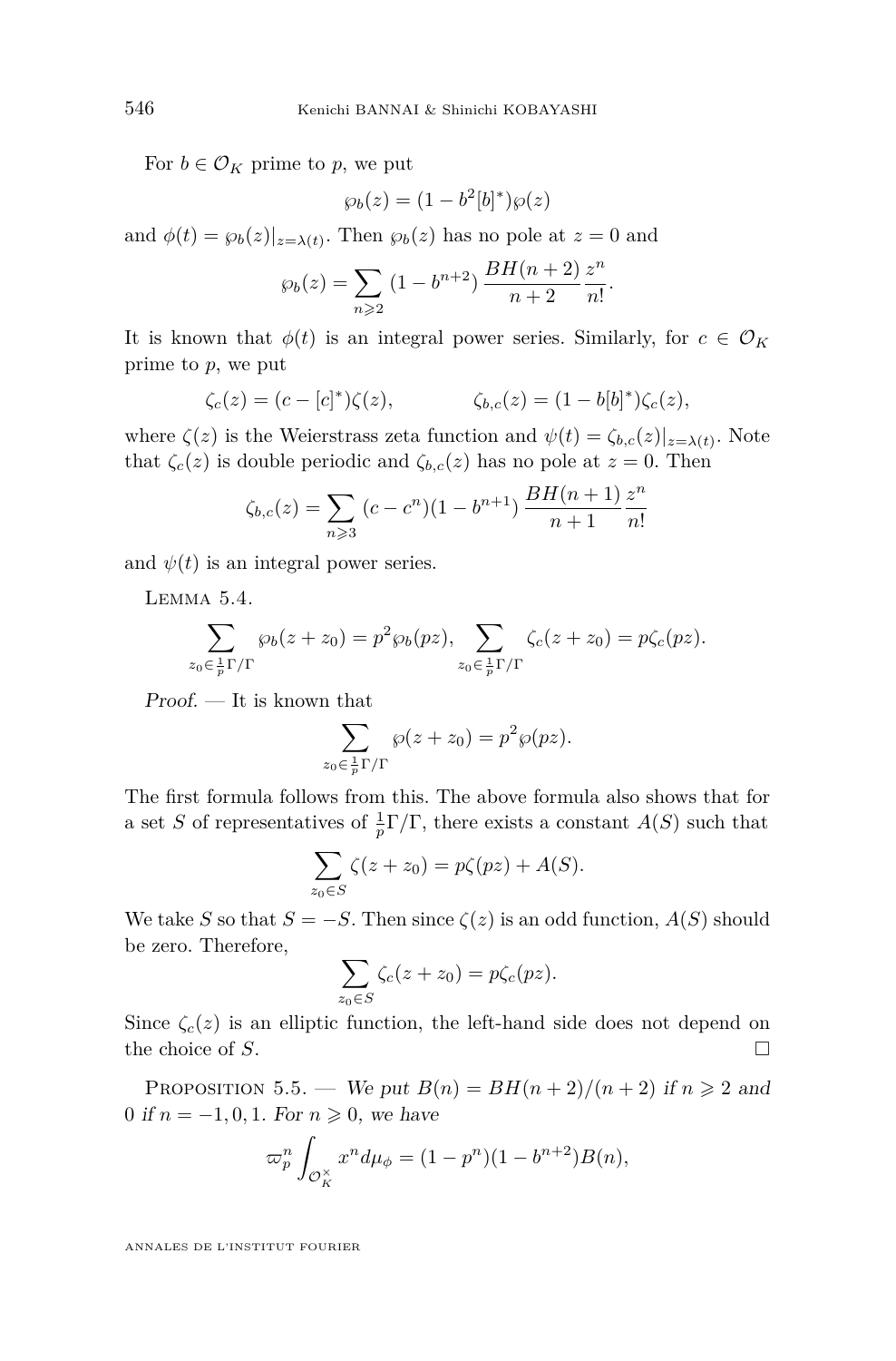$$
\varpi_p^n \int_{\mathcal{O}_K^{\times}} x^n d\mu_{\psi} = (1 - p^{n-1})(c - c^n)(1 - b^{n+1})B(n - 1).
$$

Proof. — Since  $\wp_b(z)$  and  $\zeta_{b,c}(z)$  are double periodic, for  $t_0 \in \mathcal{G}[p]$  we have  $\psi(t \oplus t_0) = \zeta_{b,c}(z+z_0)|_{z=\lambda(t)}$  and  $\phi(t \oplus t_0) = \zeta_b(z+z_0)|_{z=\lambda(t)}$  where  $z_0$  is an image of  $t_0$  by  $\mathcal{G}[p] \to E[p] \to \frac{1}{p} \Gamma/\Gamma$  (see for example, [\[2\]](#page-29-10), Lemma 2.18). From this fact and the previous lemma, we have

$$
\phi(t) - \frac{1}{q} \sum_{t_0 \in \mathcal{G}[p]} \phi(t \oplus t_0) = (\wp_b(z) - \wp_b(pz)) |_{z = \lambda(t)},
$$
  

$$
\psi(t) - \frac{1}{q} \sum_{t_0 \in \mathcal{G}[p]} \psi(t \oplus t_0) = (\zeta_{b,c}(z) - p^{-1} \zeta_{b,c}(pz)) |_{z = \lambda(t)}.
$$

Hence

$$
\varpi_p^n \int_{\mathcal{O}_K^\times} x^n d\mu_\phi = \partial_{\mathcal{G}}^n \left( \phi(t) - \frac{1}{q} \sum_{t_0 \in \mathcal{G}[p]} \phi(t \oplus t_0) \right) \Big|_{t=0}
$$
  
=  $\partial_z (\wp_b(z) - \wp_b(pz)) \Big|_{z=0} = (1 - p^n)(1 - b^{n+2})B(n).$ 

The other equality is also shown similarly.  $\Box$ 

We put

$$
c(n) = (1 - p^{n})(1 - b^{n+2})\frac{BH(n+2)}{n+2}.
$$

<span id="page-27-0"></span>Corollary 5.6.

i) We have

$$
\left|\frac{c(n)}{\varpi_p^n}\right| \leqslant p.
$$

Furthermore, if  $n \equiv 0 \mod q - 1$ , then

$$
\left|\frac{c(n)}{\varpi_p^n}\right| \leqslant p^{\frac{p}{q-1}}.
$$

ii) Suppose that  $m \equiv n \mod p^l(q-1)$ . Then

$$
\frac{c(m)}{\varpi_p^m} \equiv \frac{c(n)}{\varpi_p^n} \quad \mod p^{l-\frac{p}{q-1}} \mathcal{O}_{\mathbb{C}_p}.
$$

Furthermore, if  $n \not\equiv 0 \mod q-1$ , then

$$
\frac{c(m)}{\varpi_p^m} \equiv \frac{c(n)}{\varpi_p^n} \qquad \text{mod } p^l \mathcal{O}_{\mathbb{C}_p}
$$

*.*

If  $n \equiv 0 \mod q - 1$ , then

$$
\frac{c(m)}{m\varpi_p^m} \equiv \frac{c(n)}{n\varpi_p^n} \qquad \text{mod } p^{l+1-\frac{2p}{q-1}}.
$$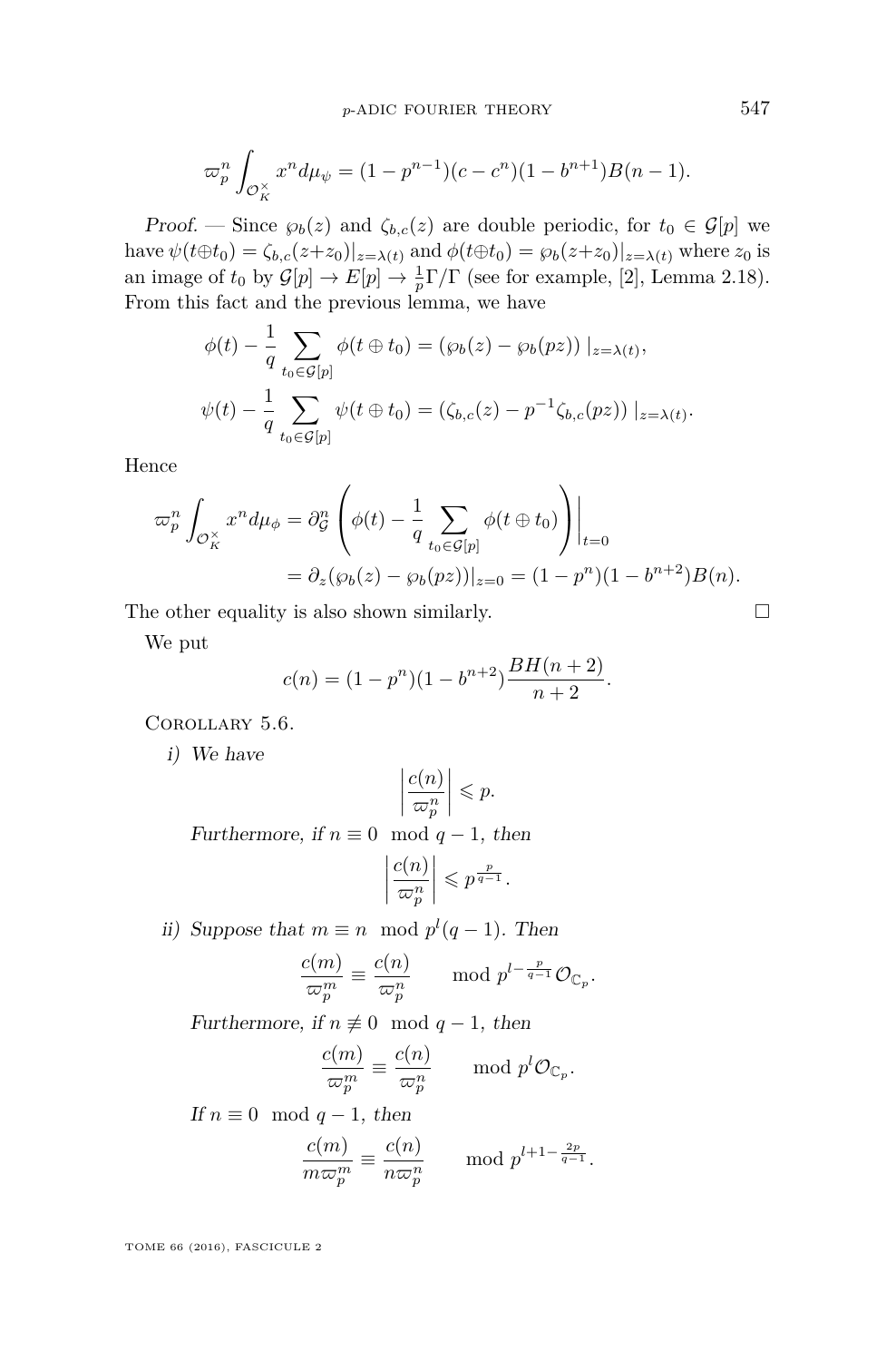Proof.  $-$  For i), the first inequality follows from Proposition [5.3](#page-24-0) i) for  $\mu_{\phi}$ . The second inequality follows from Proposition [5.3](#page-24-0) ii) for  $l = 0$ . Note that  $\int_{\mathcal{O}_K^{\times}} d\mu_{\phi} = 0$ . For ii), the first and third congruences follow from Proposition [5.3](#page-24-0) for  $\phi$ , and the second inequality for  $\psi$ .

Next, we compare  $c(n)$  with  $L(n)$ .

<span id="page-28-0"></span>LEMMA 5.7. — We choose  $u \in \mathbb{C}_p$  so that  $\varpi_p^{q-1} = p^p u^{q-1}$ . Then *u* is a unit of  $\mathcal{O}_{\mathbb{C}_p}$  and

$$
\left(\frac{u}{\gamma}\right)^{q-1} \equiv 1 \quad \mod{p}.
$$

Proof. — Simple calculation shows the valuation of *u* is zero. We have  $\lambda(t) = t + \theta t^q + \cdots$  with  $\theta = 1/\epsilon(p^q - p)$ . The *q*-th coefficient of the integral power series  $\exp(\varpi_p\lambda(t))$  is

$$
\frac{\varpi_p^q}{q!} + \varpi_p \theta = \varpi_p \theta \left( \frac{\varpi_p^{q-1}}{\theta q!} + 1 \right).
$$

Since  $\varpi_p \theta$  is not integral, the valuation  $v_p((\varpi_p^{q-1}/\theta q!) + 1) \geq 1$ . Thus

$$
\frac{\varpi_p^{q-1}}{\theta q!} + 1 \equiv \left(\frac{u}{\gamma}\right)^{q-1} \frac{\left(1 - p^{q-1}\right)}{\left(q - 1\right)} + 1 \equiv -\left(\frac{u}{\gamma}\right)^{q-1} + 1 \quad \mod p.
$$

must be congruent to zero.

Let  $n = n'(q-1) + r$  with  $0 \le r < q-1$  and put  $c_r = u^{-r}p^{-[pr/(q-1)]}\varpi_r^r$ . Then

$$
\varpi_p^n = c_r p^{[pn/(q-1)]} u^n.
$$

Hence we have

$$
L(n) = c_r \left(\frac{u}{\gamma}\right)^n \frac{c(n)}{\varpi_p^n}
$$

*.*

Therefore by Corollary [5.6](#page-27-0) i), we have  $|L(n)| < p$  (note that if  $n \neq 0$ mod  $q-1$ , then  $|c_r| < 1$ ). Since  $L(n)$  is contained in the unramified field *K*, we have  $L(n) \in \mathcal{O}_K$ . Similary, for  $m \equiv n \mod p^l(q-1)$ , the fact  $L(n) \in \mathcal{O}_K$ , Lemma [5.7](#page-28-0) and Corollary [5.6](#page-27-0) ii) imply the congruence

$$
L(m) \equiv L(n) \left(\frac{u}{\gamma}\right)^{m-n} \equiv L(n) \quad \text{mod } p^{l-\frac{p}{q-1}}.
$$

Since this is a congruence between elements of  $\mathcal{O}_K$ , we have

$$
L(m) \equiv L(n) \quad \text{mod } p^l.
$$

Similarly, from Corollary [5.6,](#page-27-0) we obtain the congruences originally proved by Katz [\[7,](#page-29-2) Theorem 3.1] and Chellali [\[4,](#page-29-3) Théorème 1.1].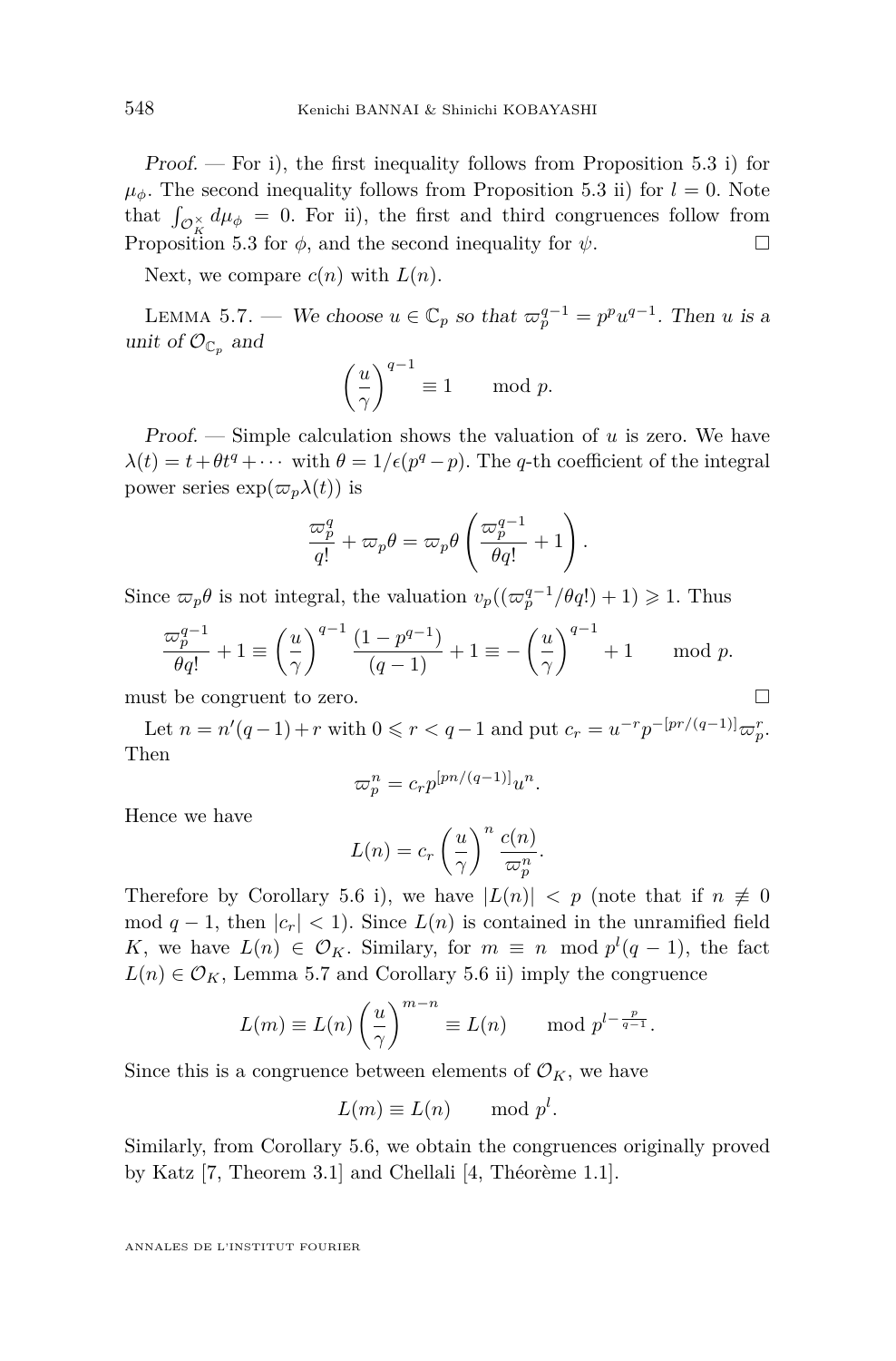<span id="page-29-4"></span>THEOREM 5.8.

- i) We have  $L(n) \in \mathcal{O}_K$ .
- ii) Suppose that  $m \equiv n \mod p^l(q-1)$ . Then

 $L(m) \equiv L(n) \quad \text{mod } p^l.$ 

Furthermore, if  $n \not\equiv 0 \mod q-1$ , then

$$
L(m) \equiv L(n) \quad \text{mod } p^{l+1}.
$$

If  $n \equiv 0 \mod q - 1$ , then

$$
L'(m) \equiv L'(n) \quad \text{mod } p^{l+1}.
$$

#### BIBLIOGRAPHY

- <span id="page-29-0"></span>[1] Y. Amice, "Interpolation *p*-adique", Bull. Soc. Math. France **92** (1964), p. 117-180.
- <span id="page-29-10"></span>[2] K. Bannai & S. Kobayashi, "Algebraic theta functions and the *p*-adic interpolation of Eisenstein-Kronecker numbers", Duke Math. J. **153** (2010), no. 2, p. 229-295.
- <span id="page-29-6"></span>[3] J. L. BOXALL, "*p*-adic interpolation of logarithmic derivatives associated to certain Lubin-Tate formal groups", Ann. Inst. Fourier (Grenoble) **36** (1986), no. 3, p. 1-27.
- <span id="page-29-3"></span>[4] M. CHELLALI, "Congruences entre nombres de Bernoulli-Hurwitz dans le cas supersingulier", J. Number Theory **35** (1990), no. 2, p. 157-179.
- <span id="page-29-8"></span>[5] R. F. Coleman, "Division values in local fields", Invent. Math. **53** (1979), no. 2, p. 91-116.
- <span id="page-29-9"></span>[6] T. HONDA, "Formal groups and zeta-functions", Osaka J. Math. **5** (1968), p. 199-213.
- <span id="page-29-2"></span>[7] N. M. Katz, "Divisibilities, congruences, and Cartier duality", J. Fac. Sci. Univ. Tokyo Sect. IA Math. **28** (1981), no. 3, p. 667-678 (1982).
- <span id="page-29-1"></span>[8] P. Schneider & J. Teitelbaum, "*p*-adic Fourier theory", Doc. Math. **6** (2001), p. 447-481 (electronic).
- <span id="page-29-5"></span>[9] E. de Shalit, Iwasawa theory of elliptic curves with complex multiplication, Perspectives in Mathematics, vol. 3, Academic Press, Inc., Boston, MA, 1987, *p*-adic *L* functions, x+154 pages.
- <span id="page-29-7"></span>[10] K. Shiratani & T. Imada, "The exponential series of the Lubin-Tate groups and *p*-adic interpolation", Mem. Fac. Sci. Kyushu Univ. Ser. A **46** (1992), no. 2, p. 351- 365.

Manuscrit reçu le 27 mars 2015, accepté le 11 juin 2015.

Kenichi BANNAI Department of Mathematics, Keio University, 3-14-1 Hiyoshi, Kouhoku-ku, Yokohama 223-8522 (Japan) [bannai@math.keio.ac.jp](mailto:bannai@math.keio.ac.jp)